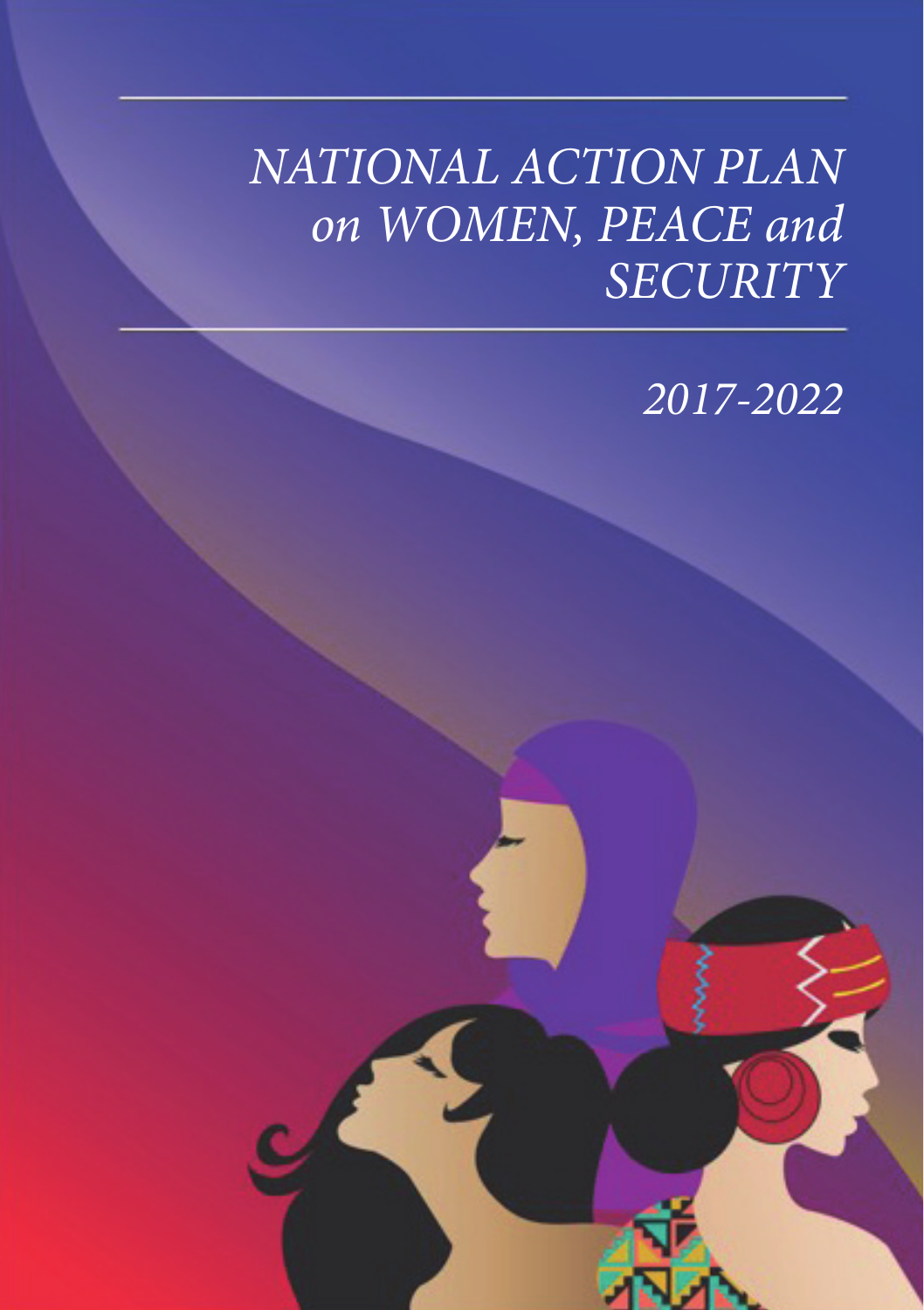*Copyright (c) Office of the Presidential Adviser on the Peace Process*

*Published and Distributed by the* **Office of the Presidential Adviser on the Peace Process**  Agustin 1 Bldg, F. Ortigas Jr. Rd, Ortigas Center, Pasig City, Philippines Telephones: (+63) 636-0701 to 06 Fax: (+632) 638- 2216 www.peace.gov.ph

*Cover design and layout by* Joser C. Dumbrique yawzer27@gmail.com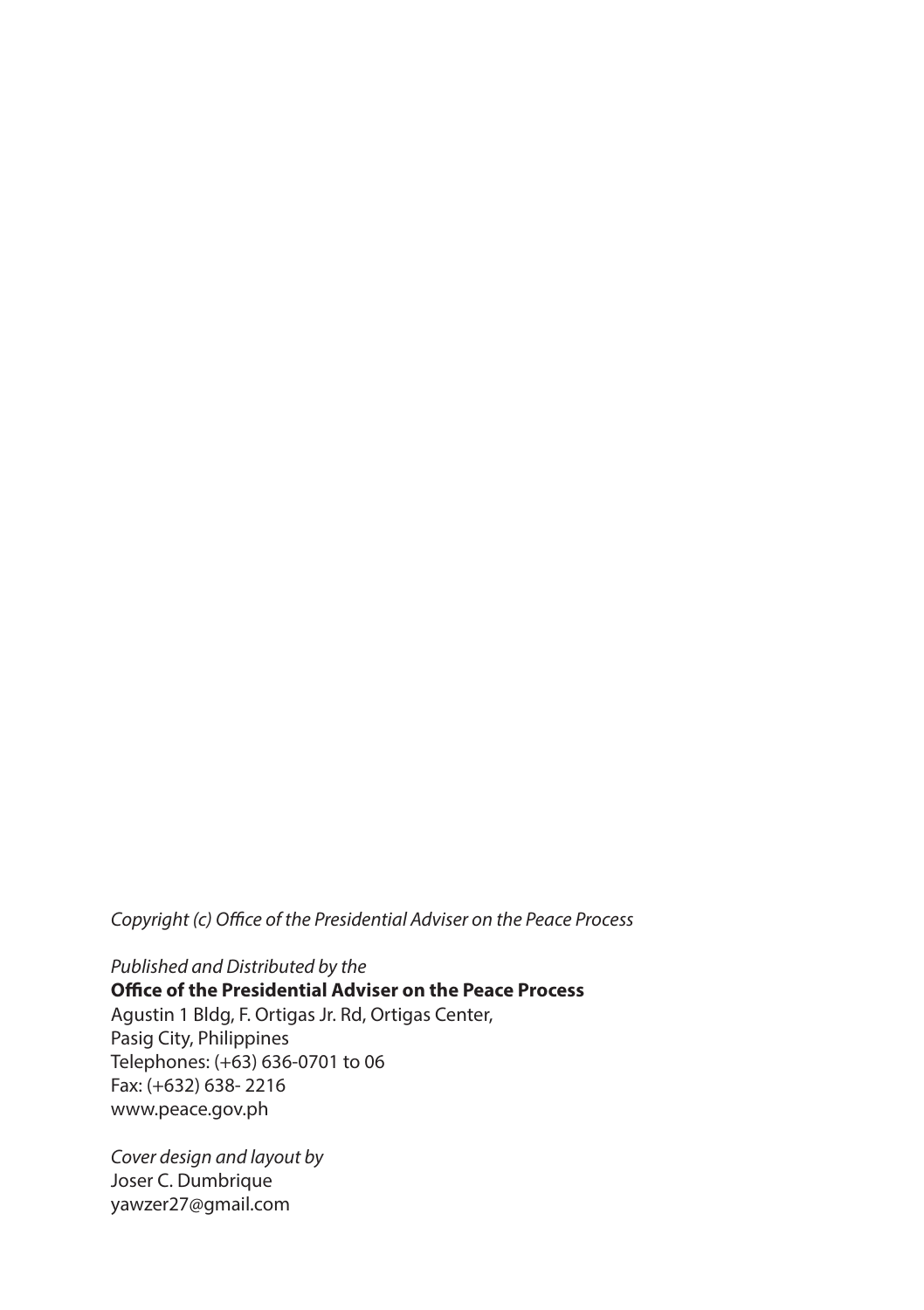# PHILIPPINE NATIONAL ACTION PLAN ON WOMEN PEACE AND SECURITY

2017-2022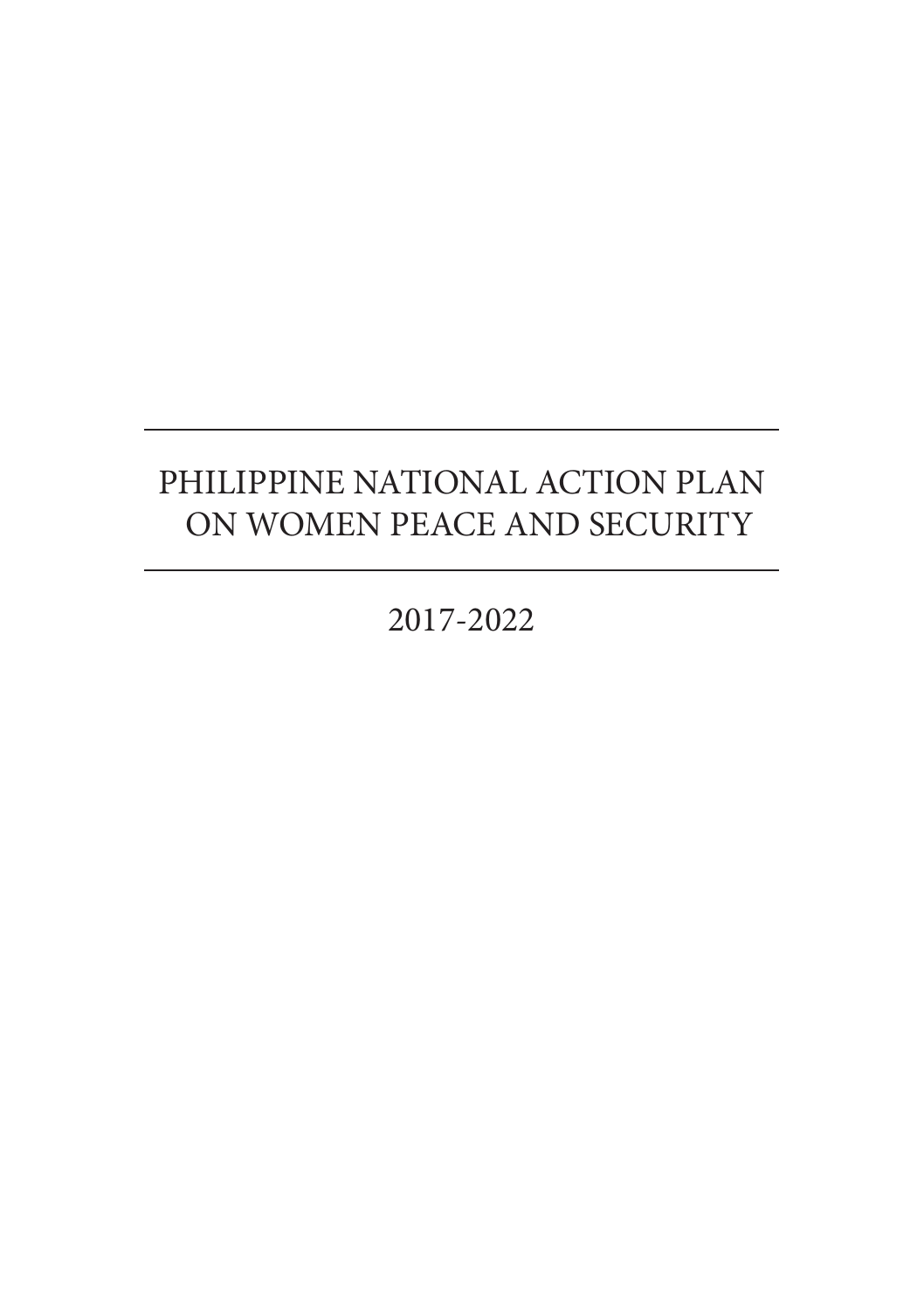# **FOREWORD**

The National Action Plan on Women, Peace and Security (NAPWPS), 2017-2022 essentially takes off from the findings of the study on the implementation of the 2010-2016 NAP WPS, specifically, building on its gains and addressing the gaps. It adopts a broader framing of addressing the situation of women in armed conflict and recognizing their contributions to peacebuilding.

The Plan adheres to the tenets enshrined in the Philippine Magna Carta of Women (RA9710) in promoting and protecting women's rights particularly in conflict situations. Futher, the NAPWPS 2017-2022 serves as the explicit articulation of the incorporation of the gender perspective in the Six-Point Peace and Development Agenda of the Duterte Administration. Agenda 6 on "building a culture of peace and conflict sensitivity" specifically mentions the necessity to continue "the work of integrating gender in the peace process, including the implementation of the National Action Plan on Women, Peace and Security."

This plan will be mainstreamed in the regular plans and programs of national government agencies and local government units in conflict-affected areas which will be responsible for planning and implementing the programs, project and activities in support of the plan. It is hoped that it may serve as impetus for everyone to exert greater efforts towards expanding women's role in the peace process and conflict transformation.

**USEC. DIOSITA T. ANDOT**

Executive Director Office of the Presidential Adviser on the Peace Process Chair, National Steering Committee on NAPWPS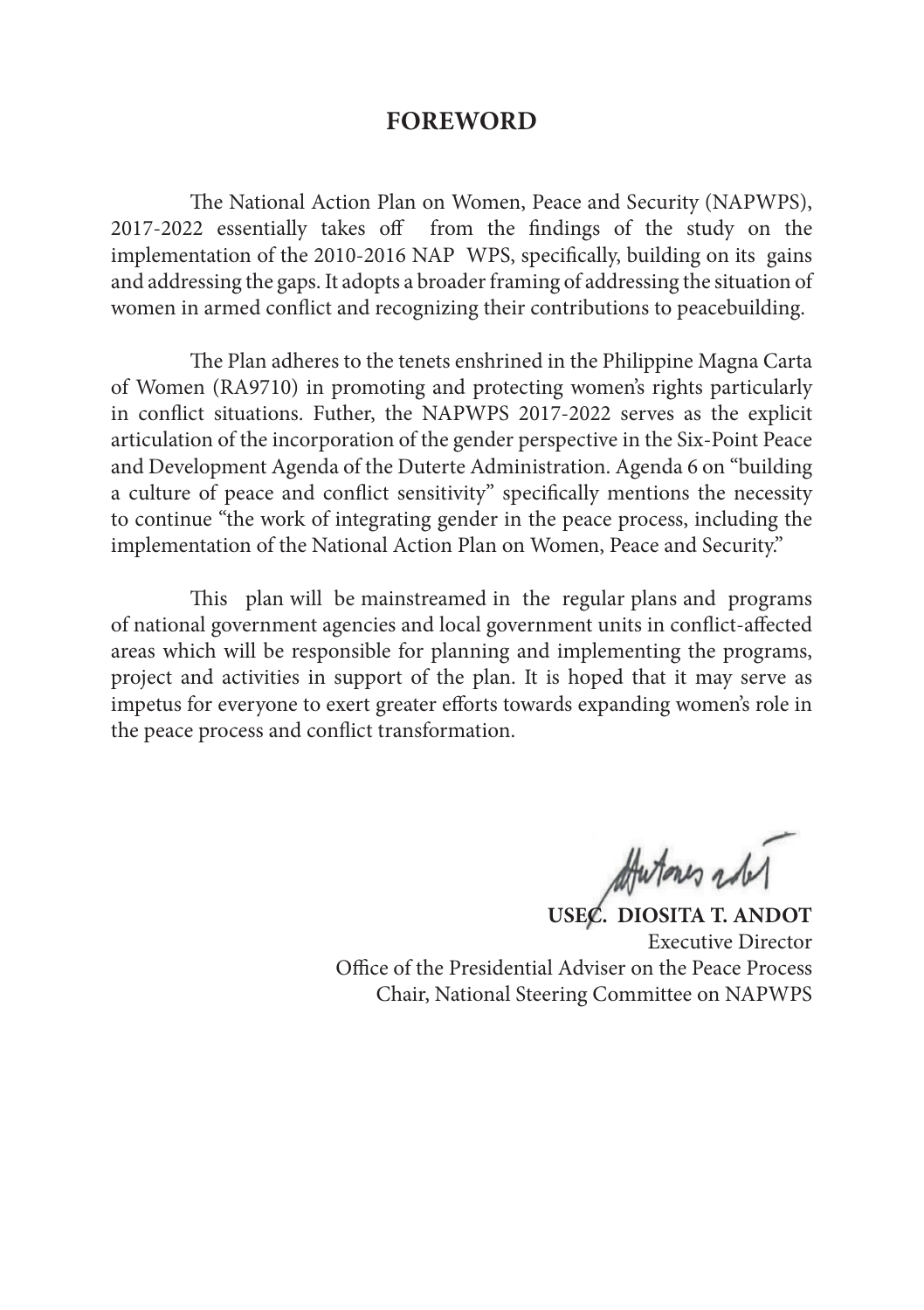# **TABLE OF CONTENTS**

# **Introduction**

| A. Evolution of the NAP WPS in the Philippines                                                              | 1  |
|-------------------------------------------------------------------------------------------------------------|----|
| B. Process of Drafting the Third Generation NAP WPS                                                         | 6  |
| C. New Features of the third generation NAP WPS                                                             | 6  |
| The Philippine National Action Plan on Women, Peace<br>and Security (NAP WPS) 2017-2022                     |    |
| Substantive Pillar 1: Empowerment and Participation                                                         | 12 |
| Substantive Pillar 2: Protection and Prevention                                                             | 14 |
| Support Pillar 3: Promotion and Mainstreaming                                                               | 17 |
| Support Pillar 4: Monitoring and Evaluation                                                                 | 19 |
| NAP WPS 2017-2022 Framework                                                                                 | 20 |
| Appendix A: National Steering Committee on Women,<br>Peace and Security and Technical Working Group Members | 21 |
| Appendix B: Directory of NSC-WPS and TWG Members                                                            | 22 |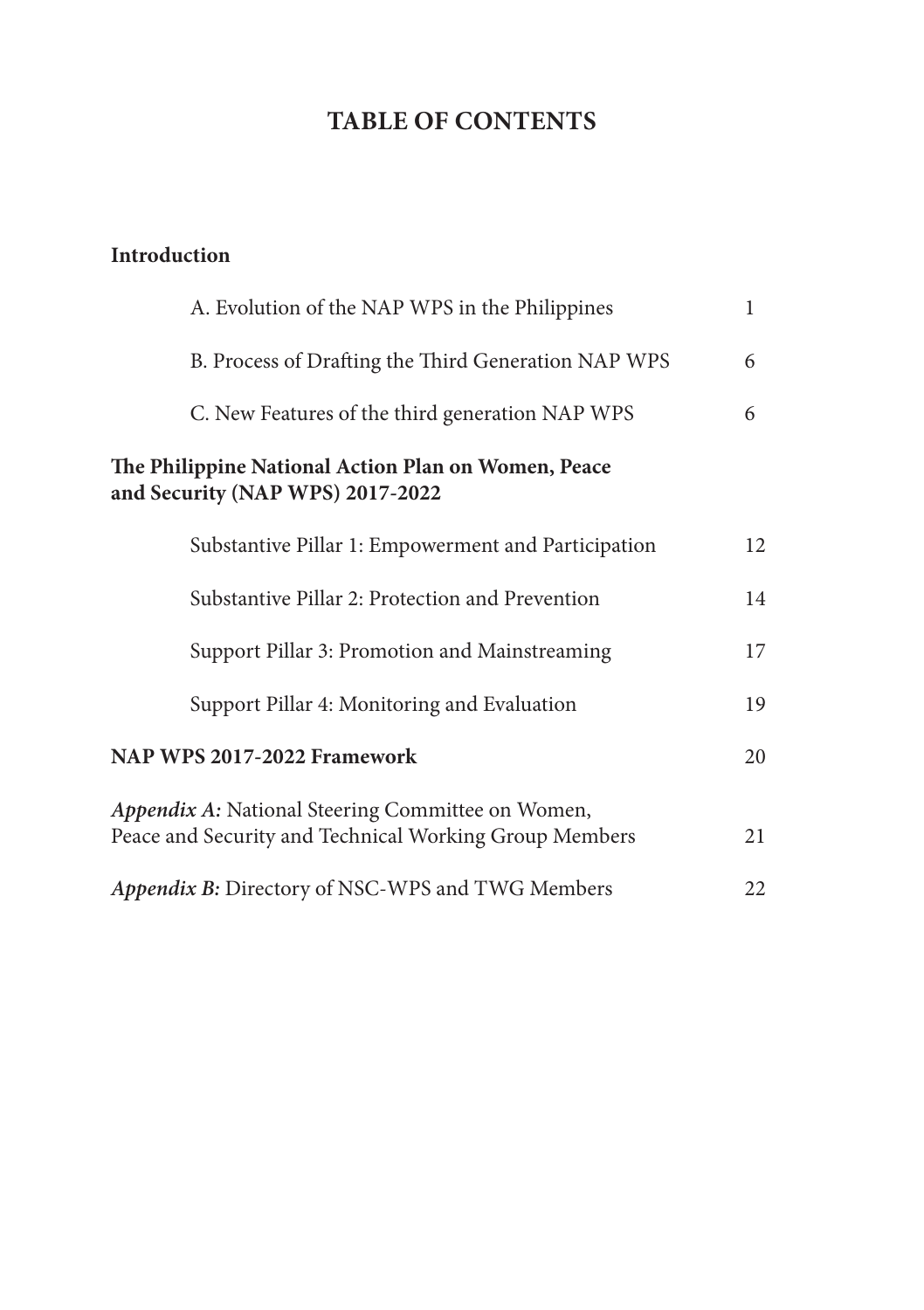# **I. INTRODUCTION**

# **A. Evolution of the NAPWPS in the Philippines**

The evolution of NAP WPS in the Philippines was borne out of 'collaborative politics' between civil society and government in a process that started in 2007. During this time, there were several rounds of regional cluster consultations --- participated in by various civil society organizations as well as national government agencies --- on the key action points that were to be included in the NAP. The resulting NAP WPS was launched in March 2010, after the signing of Executive Order (EO) 865 that created the implementing institutional infrastructure of the NAP, the National Steering Committee on Women, Peace and Security (NSC WPS).

Thereafter, the Women Engaged in Action on UN Security Council Resolution 1325 (WE Act 1325) --- a national network composed of women's rights, peace, and human rights organizations --- was established and became the main partner of government on various initiatives on WPS. This partnership included the further refinement of the Action Points and Indicators of the NAP in the last quarter of 2010.

In 2013, the very first civil society montoring report entitled "Implementing the Philippine National Action Plan on UN Security Council Resolution 1325 and 1820: A Civil Society Monitoring Report (March 2010-January 2013)" was published and it took stock of what has been accomplished in terms of NAP WPS implementation for the priod of three (3) years. The main recommendations of this research were:

# 1. Services and programs for women in conflict-affected areas<sup>1</sup>

- "Differentiate between conflict and non-conflict affected areas in terms of services and programs provided."
- "Gender-disaggregate data when monitoring, reporting/ documenting ground realities and culling gender-responsive services and programs."
- "Make NAP an explicit part of their Gender and Development (GAD) plans and tap into the GAD budget for services and programs for women in conflict-affected areas."
- "Recognize both direct and structural violence against women

<sup>1.</sup> Veneracion-Rallonza, Ma. Lourdes. 2013b. "Services and Programs for Women in Conflict-Affected Areas" in Implementing the Philippine National Action Plan on UN Security Council Resolutions 1325 and 1820: A Civil Society Monitoring Report – March 2010 to January 2013. WE Act 1325: Quezon City. P. 67-68.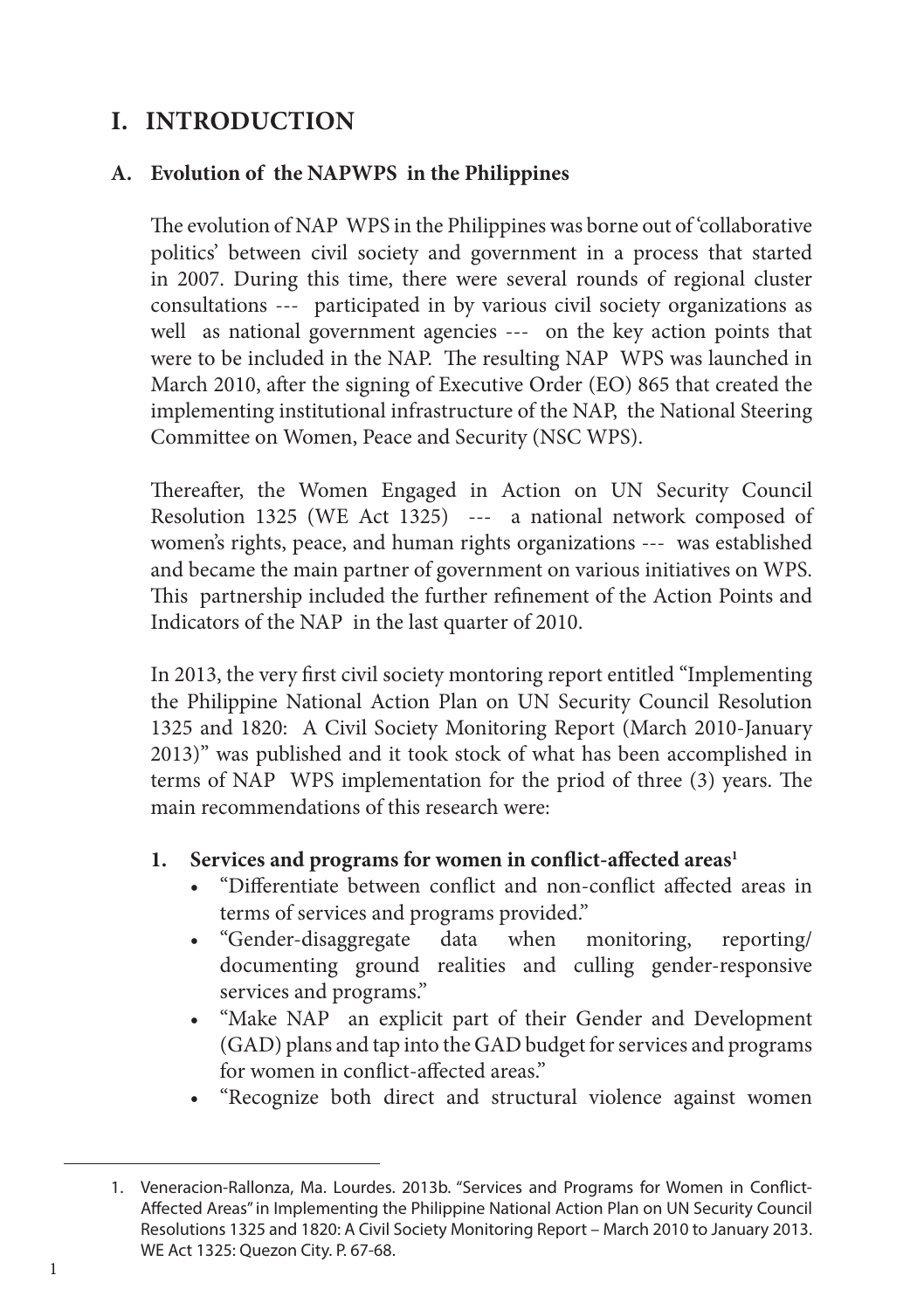(VAW), particularly, in conflict situations."

- "Train relevant line agencies and local government units (LGUs), especially those from conflict-affected areas , on NAP as linked with conflict-related VAW and GAD budget allocation."
- **2. Policies, mechanisms and capacity-building for women in conflict areas**<sup>2</sup>
	- There had been policy initiatives such as the bill on internally displaced peoples (IDPs), advocating to address the issue of firearms, enactment of a law on disaster risk reduction and management, and initiatives at the observance of international standards on Minimum Initial Service Package (MISP).
	- The study also took recommended "effective and efficient humanitarian assistance for IDPs; validation of existence of forcible recruitment and adoption of preventive measures; research on strengthening the role of women in indigenous mechanisms; modelbuilding and popularization; and alternative approaches against the proliferation of small arms and light weapons."
	- As regards capacity-building, it suggested "dissemination of MISP to CSOs; inclusion of more women in indigenous mechanisms; and review of alternative dispute resolution (ADR) implementation."

### **3. Empowerment and Participation**<sup>3</sup>

• Specific to the security sector, to "continue conducting policy reviews with women from various ranks and units, ensuring that they are given the liberty to speak without fear of judgment or repercussion; enhance mechanisms which



<sup>2.</sup> Perez, Josephine and Beverly Orozco. 2013. "Policies, Mechanisms and Capacity-Building for Women in Conflict Areas" in Implementing the Philippine National Action Plan on UN Security Council Resolutions 1325 and 1820: A Civil Society Monitoring Report – March 2010 to January 2013. WE Act 1325: Quezon City. P.72-102.

<sup>3.</sup> Natividad, Ana Micaela. 2013. "Empowerment and Participation" in Implementing the Philippine National Action Plan on UN Security Council Resolutions 1325 and 1820: A Civil Society Monitoring Report – March 2010 to January 2013. WE Act 1325: Quezon City. Pp. 162-163.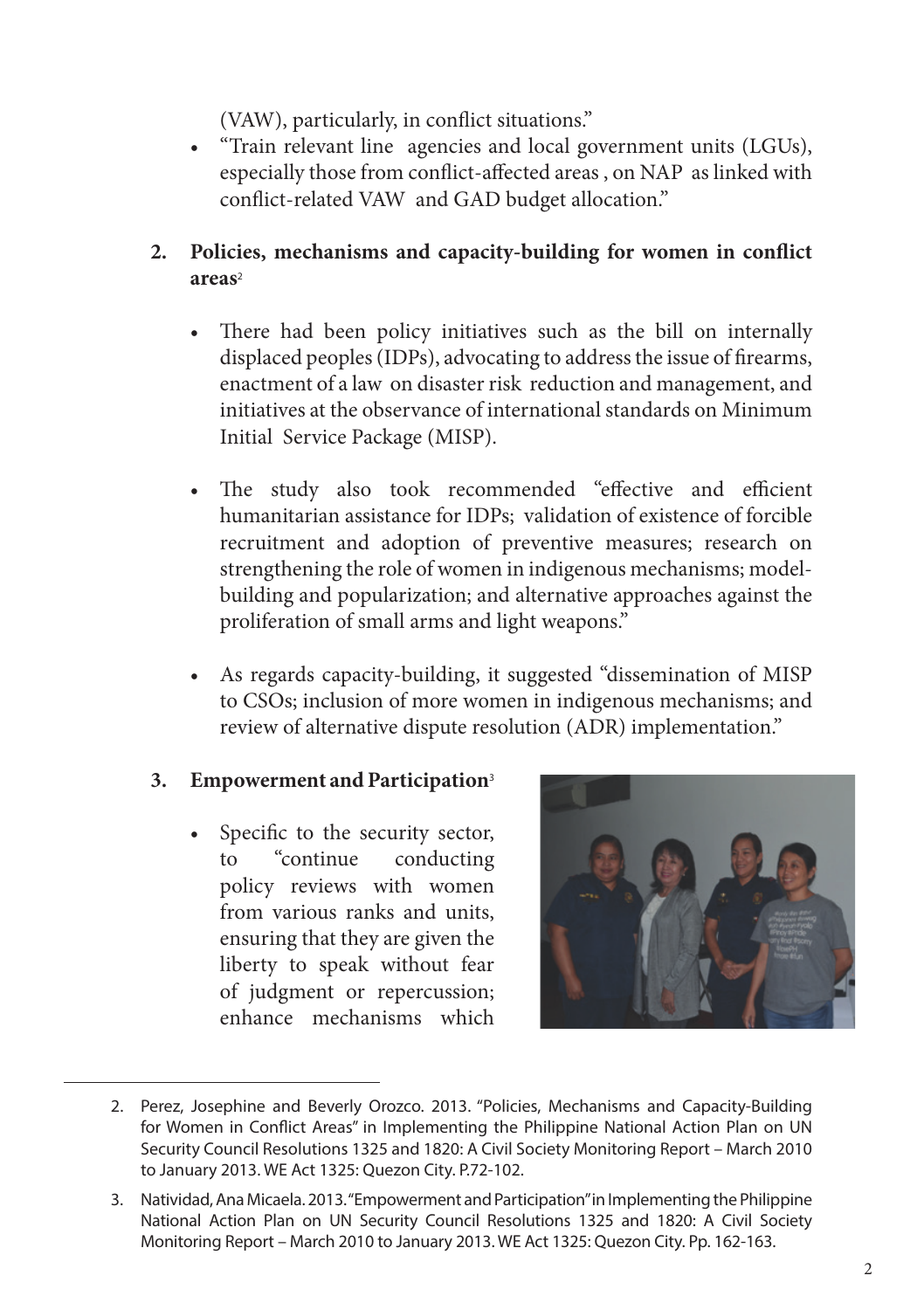aims to provide support for women in the security sector in balancing their professional duties with their responsibilities as parents and mothers; capacitate women in the security sector for the eventual leadership roles they will attain; further capacitate GAD Focal Points in the security sector, in order for them to effectively impact their units, despite constant change in unit leadership or other organizational factors that may affect programs; and Continue and improve e orts orienting and informing the members of the security sector on the roles of women in peacebuilding, specifically in relation to UNSCR 1325 and the NAP"

• For National Government Agencies (NGAs) to recognize that "apart from livelihood, provide more programs focusing on capacitating women for leadership in their communities; incorporate sections of the NAP and emphasize the role that the women can play in peacebuilding in their communities" during trainings; provide services that will enable women to take up roles in peace bodies at the community level; and improve on sex-disaggregated data collection."

# **4. Promotion and mainstreaming of gender perspective** <sup>4</sup>

• For NGAs to "continue NAP localization initiatives and produce plans, programs and activities that are NAP or WPS-focused; ensure meaningful utilization of the GAD budget and promote its use for projects on women, peace and security; enhance



database and information systems relevant to women's human rights and peace; look into setting up or improving coordination mechanisms that facilitate better knowledge and information sharing horizontally amongst agencies and vertically to their subagencies; and adopt a policy to institutionalize the integration of gender education in the curriculum."

<sup>4.</sup> Piscano, Frances Yasmin. 2013. "Promotion and Mainstreaming of Gender Perspective in All Aspects of Conflict Prevention, Conflict Resolution and Peacebuilding" in Implementing the Philippine National Action Plan on UN Security Council Resolutions 1325 and 1820: A Civil Society Monitoring Report – March 2010 to January 2013. WE Act 1325: Quezon City. Pp. 223-224.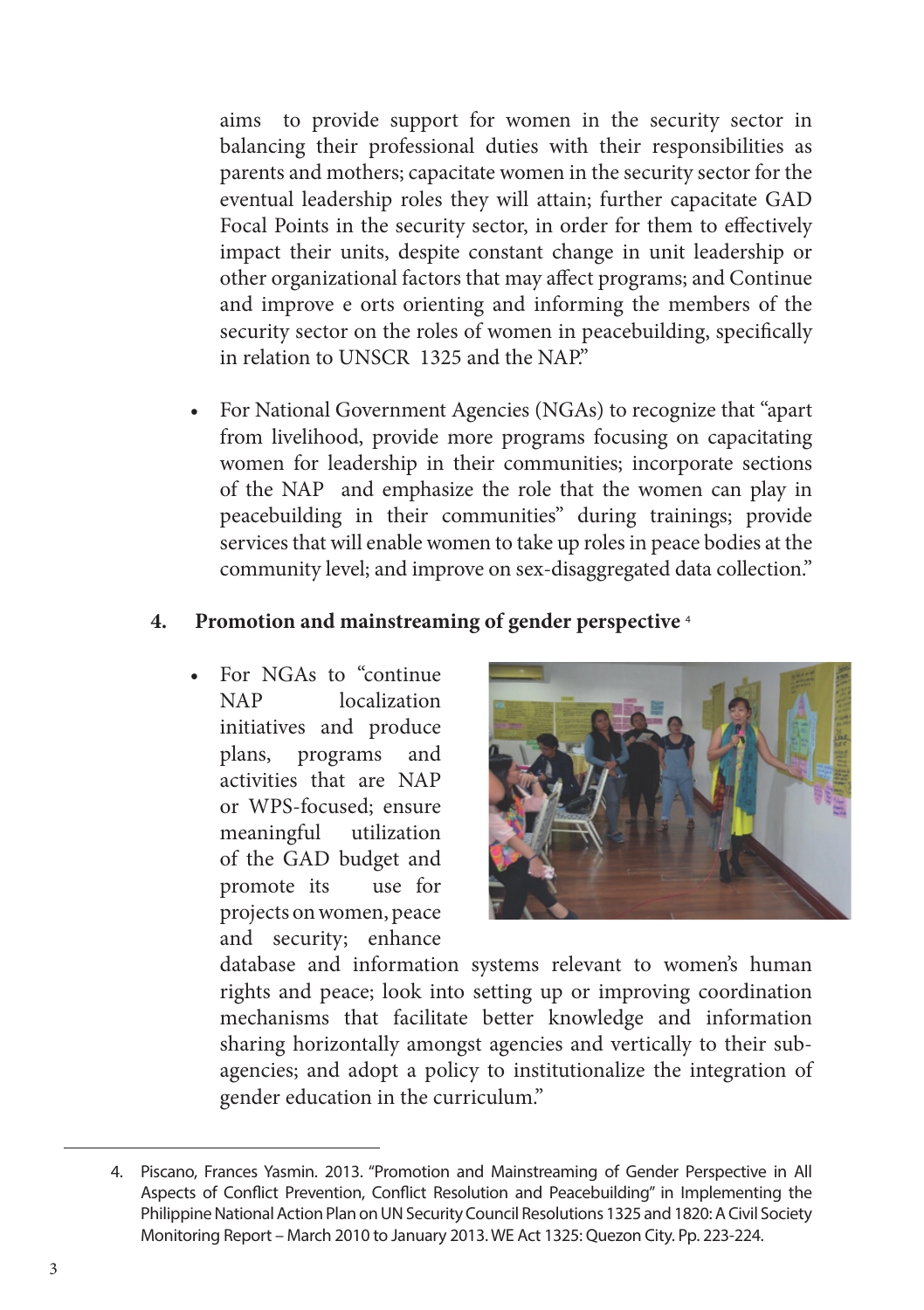• For Local Government Units (LGUs) to "increase partnership with civil society organizations regarding localization of the NAP on women, peace and security."

In 2014, after the collective assessment and a series of consultation meetings between relevant agencies implementing the NAP WPS, further streamlining of the Action Points and Indicators resulted in the crafting of the second-generation NAP WPS or the 2014 NAP WPS. These measures were then used in the 2015 evaluation of the implementation of the NAP WPS initiatives. The results of this baseline research was published in a report entitled "Women, Peace and Security: A Study to Implement UNSCR 1325." Main findings of this study as regards the gains in implementation were:

**1.** *Institution-building*

The National Steering Committee on Women, Peace and Security (NSC WPS) was the main NAPWPS implementing body created through Executive Order 865. A NAP WPS Technical Working Group (TWG), composed mainly of GAD Focal Persons on agency members, was also established. This TWG was eventually expanded to include implementing agencies of the PAyapa at MAsaganang PamayaNAn (PAMANA).

The PAMANA program also served as the vehicle to begin the main- streaming of the NAP WPS in the Gender and Development (GAD) framework of local government units (LGUs). Localization efforts were done through the PAMANA Provincial LGUs as well as in the Autonomous Region in Muslim Mindanao (ARMM).



### **2.** *Policy and Processes*

The 2010-2016 NAP WPS was an articulation of women's human rights in armed conflict situations as provided for in the Magna Carta of Women; it also interfaced with the Philippine Development Plan 2011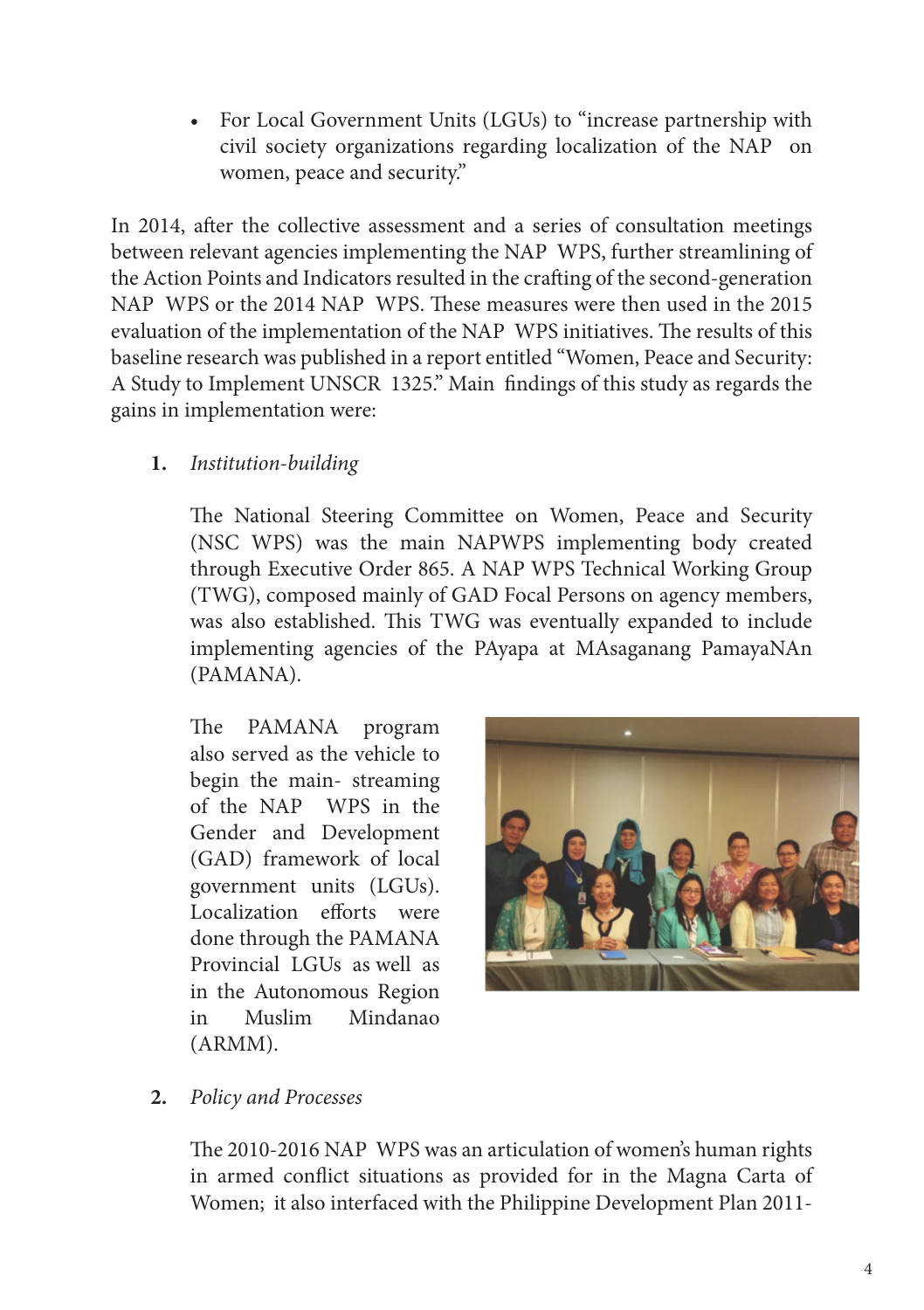2016 as well as the Women's Empowerment, Development and Gender Equality (Women's EDGE) plan.

In order to institutionalize the integration of the NAP WPS in the GAD Plans and Budget (GPB), the Office of the Presidential Adviser on the Peace Process (OPAPP) and the Philippine Commission on Women (PCW) issued Joint Memorandum Circular (JMC) 2014-01 entitled "Integration of Women, Peace and Security Programs, Activities and Projects (PAPs) in the Annual Gender and Development (GAD) Plans and Bud- gets (GPBs) and Gender and Development Accomplishment Reports (GAD ARs)." This JMC built on PCW-National Development Authority (NEDA)-Department of Budget and Management (DBM) Joint Circular 2012-01 and PCW-NEDA-DBM-Department of the Interior and Local Government (DILG) JMC 2013-01.

**3.** *Capacity Development*

Capacitating implementing agencies on the substance of the NAP as well as the technical aspect of integrating it in the GAD framework was undertaken I 2014. Similar activities were conducted for the PAMANA Provincial LGUs as well as the ARMM. As regards the latter, one of the main focus was the capacitation of the Regional Commission on Bangsamoro Women (RCBW) which became the conduit of the localization of the NAP WPS in the ARMM.

# **4.** *Monitoring and Evaluation*

The study on the implementation of the NAP WPS served as the baseline empirical reference for further policy formulation as well as developing and/or strengthening more specific NAP WPS program, activities, and projects (PAPs).



Despite some gains in the implementation of the 2010-2016 NAP WPS, the study recommended addressing the following gaps<sup>5</sup>:

1. "Increased awareness on the context of armed conflict and

<sup>5.</sup> Office of the Presidential Adviser on the Peace Process. 2016. "Women, Peace and Security: A Study to Implement UNSCR 1325." Pp. 140-141.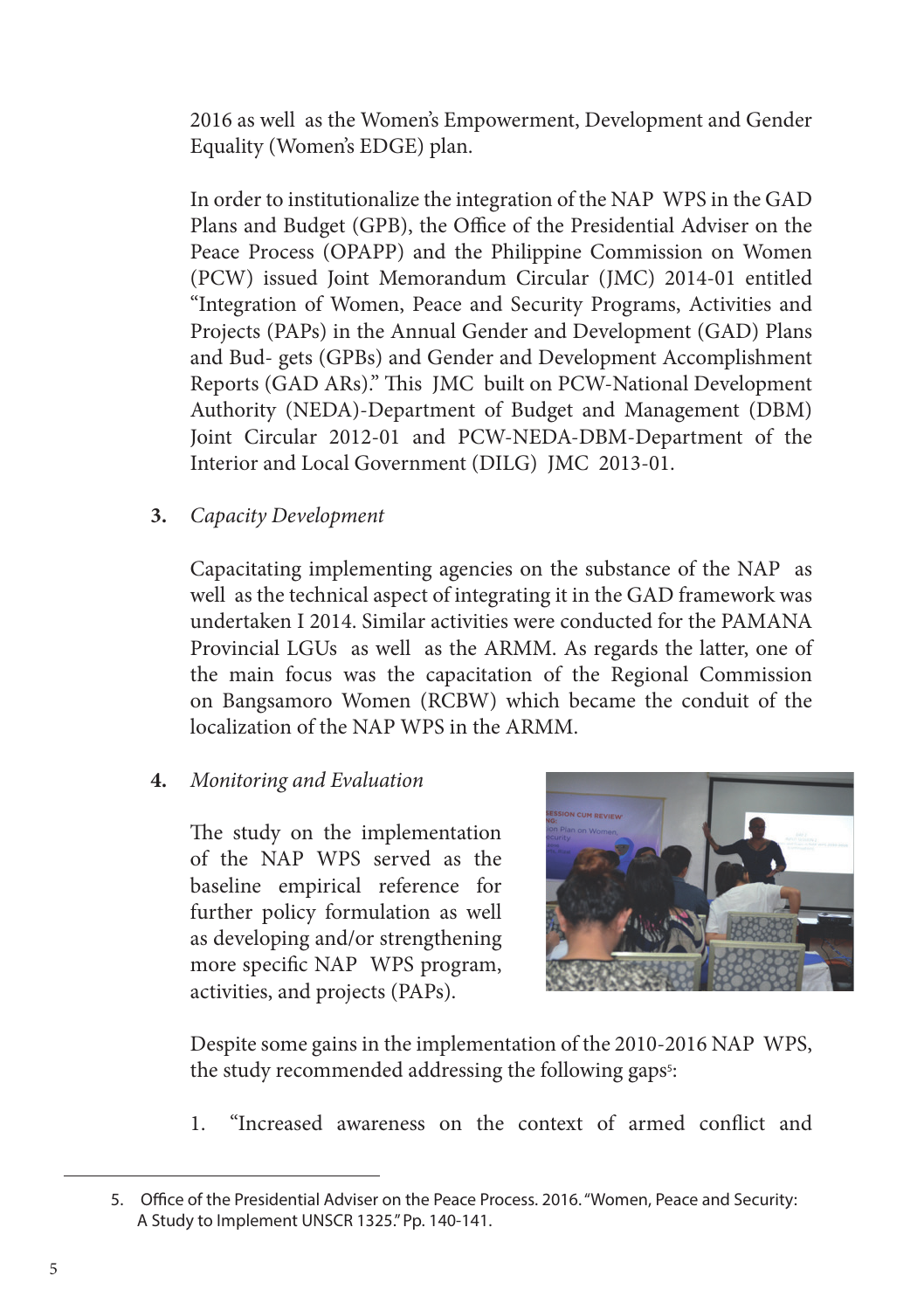recognize its impact to and links with issues such as governance and development, in general, and women's concerns such as trafficking and VAW/SGBV (vulnerabilities) and participation (agency), in particular."

- 2. "Individual NAP implementing partner agencies should strive for further institutionalization of the NAP within their respective institutions through policy formulation and creation of NAPspecific programs and services that address the gender dimensions of armed conflict and peace."
- 3. "Agency practice on data collection should be guided by differential contexts of conflict and non-armed/post-conflict situations (e.g. VAW/SGBV) and basic sex-disaggregation of data (e.g. IDPs, 'bakwits; programs/service beneficiaries. Monitoring and evaluation of the NAP WPD should likewise be further systematized."
- 4. "In light of the need to sustain NAPWPS implementation, continuous and progressive capacity development of NAP implementing partner agencies must be undertaken."

# **B. Process of Drafting the Third Generation NAP WPS**

The NAP WPS 2017-2022 essentially takes off from the findings of the study on the implementation of the 2010-2016 NAP WPS, specifically, building on its gains and addressing the gaps. Procedurally, the drafting involved an updating seminar and a series of meetings of the NSC WPS Technical Working Group (TWG) on the continuous refinement of the draft, consultation with representatives of civil society organizations, and deliberation and further inputs from the members of the Executive Committeeof the NSC WPS. However, the main strategy employed was a consultative and collaborative process between various stakeholders, particularly, du- ty-bearers who are the main implementers of the NAP WPS.

# **C. New Features of the Third Generation NAP WPS**

# **1. Framing**

The NAP WPS 2017-2022 adopts a broader framing of addressing the situation of women in armed conflict and recognizing their contributions to conflict transformation.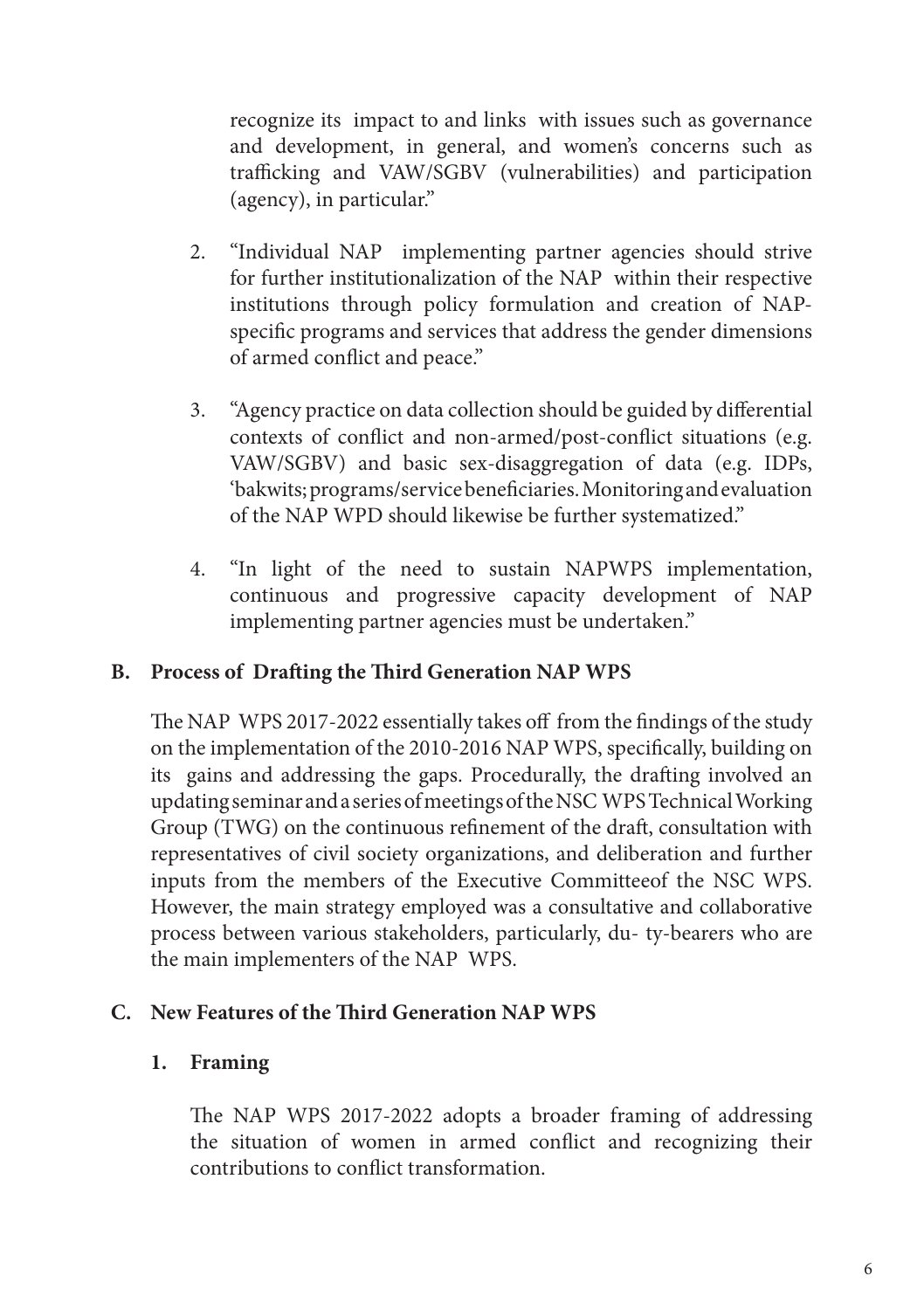Foremost, it seeks to embed the language of women's human rights, specifically, gender equality, as provided for in the Convention on the Elimination of all forms of Discrimination against Women (CEDAW). Furthermore, it also integrates the basic precepts of women's human security as stipulated in CEDAW



General Recommendation 30 (CEDAW GR 30) with regard to ensuring their human rights "before, during, and after" various conflict contexts (i.e. applicability) and the impact of these on their lives. To wit, the third generation NAP WPS includes the context of non-international armed conflict as well as "other situations of concern, such as internal disturbances, protracted and low-intensity civil strife, political strife, ethnic and communal violence, states of emergency and suppression of mass uprisings, war against terrorism and organized crime, that may not necessarily be classified as armed conflict under international humanitarian law and which result in serious violations of women's rights" as well as situations of internal displacement, statelessness, and refugee repatriation<sup>6</sup>.

Secondly, the NAP WPS 2017-2022 also incorporates some key recommendations made in the 2015 Global Study on the Implementation of UNSCR 1325 such as the **prioritization of conflict prevention, framing women peace and security from a human rights perspective, participa- tion and leadership of women in all levels of the peace project, transi- tional justice, inclusive and participatory localization efforts, combat- ing extremism by supporting women peacebuilders, multi-level and multi-stakeholder approach to implementation, and financing initiatives aimed at materializing women, peace and security**<sup>7</sup> . Additionally, it also responds to women in armed conflict and peacebuilding issues reflected in the Beijing Platform for Action

<sup>6.</sup> CEDAW General Recommendation 30, Scope of General Recommendation, Item numbers 4 and 5.

<sup>7.</sup> UN Women. 2015. "Preventing Conflict, Transforming Justice, Securing the Peace: A Global Study on the Implementation of UNSCR 1325. Online available at http://peacewomen.org/ sites/default/files/UNW-GLOBAL- STUDY-1325-2015%20(1).pdf.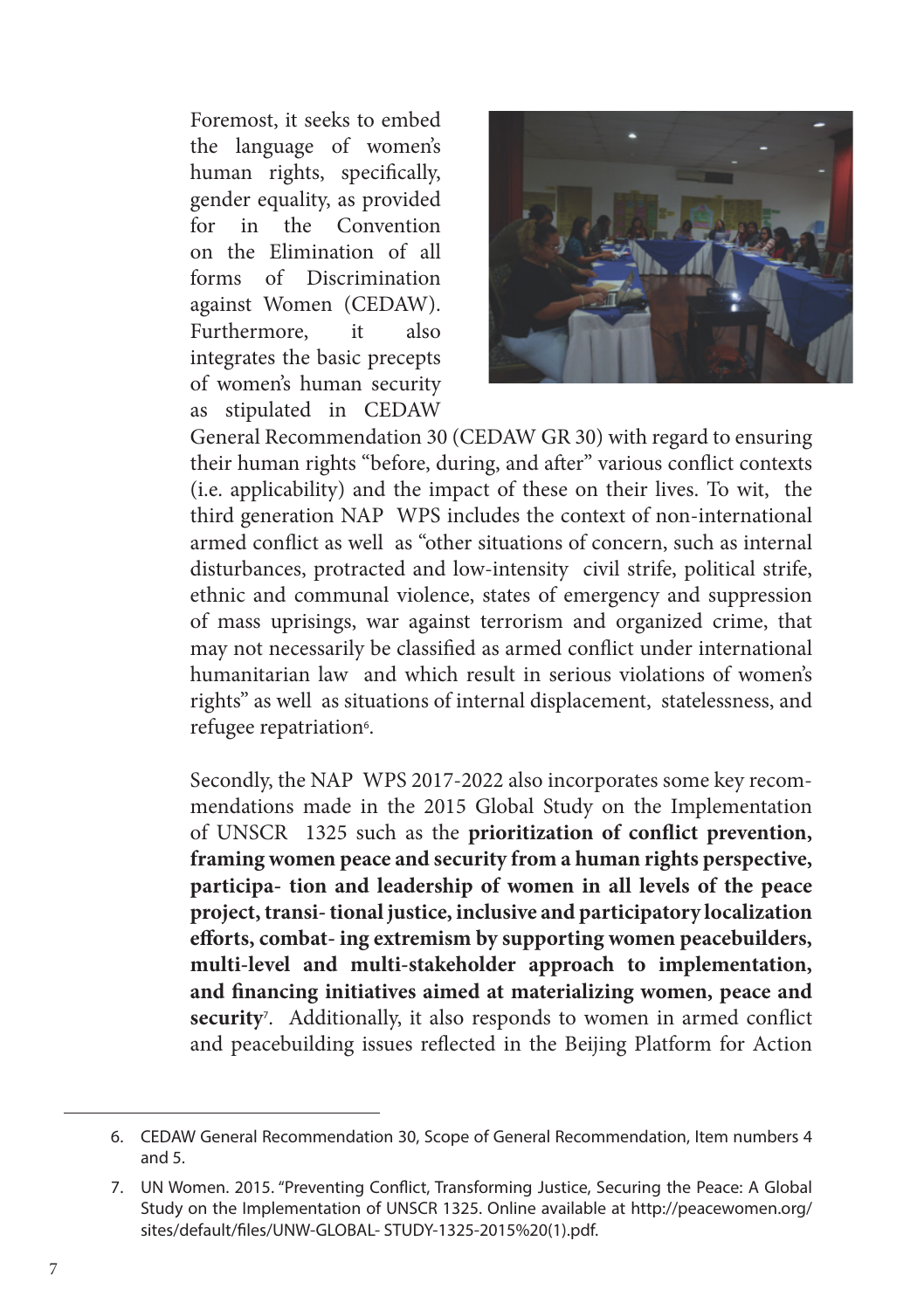+ 20 such as the control of arms, women's participation in conflictresolution decision-making, and women leaders of peace movements8.

And lastly, the third generation NAP WPS is the explicit articulation of the incorporation of the gender perspective in the Six-Point Peace and Development Agenda of the Duterte Administration. To wit, it specifically mentions under Agenda 6 on "building a culture of



peace and conflict sensitivity" the neccesity to continue "the work of integrating gender in the peace process, including the implementation of the National Action Plan on Women, Peace and Security."

Furthermore, the NAP WPS 2017-2022 **interfaces with the Philippine Development Plan (PDP) 2017-2022** as it specifically mentioned that the "implementation of the United Nations Security Council Resolution (UNSCR) 1325 and the National Action Plan on Women, Peace and Security (NAP WPS) needs to be continued to ensure that women are further enabled and empowered to expand their role in conflict situations<sup>9</sup> ." As a strategy to achieving subsector outcome 2 or "communities in con- flict-affected and vulnerable areas protected and develop," the current PDP explicitly identified:

"Make government more responsive to peace, conflict and security issues. Conflict sensitivity and peace promotion in the work of NGAs, LGUs, and other government mechanisms such as peace and order councils, local development councils and disaster risk reduction and management (DRRM) councils will me mainstreamed. Likewise, the continued implementation of UNSCR 1325 and NAP WPS will ensure the protection of women's rights in conflict situations and expand their role in the peace process.

<sup>8.</sup> BPFA. Bejing Platform Turns 20: Women in Armed Conflict. Online available at http://beijing20. unwomen.org/en/in-focus/armed-conflict.

<sup>9.</sup> Philippine Development Plan 2017-2022. 2017. Chapter 17 – Attaining Just and Lasting Peace." P. 225. Online available at http://pdp.neda.gov.ph/wp-content/uploads/2017/01/ PDP-2017-2022-Prepublication.pdf.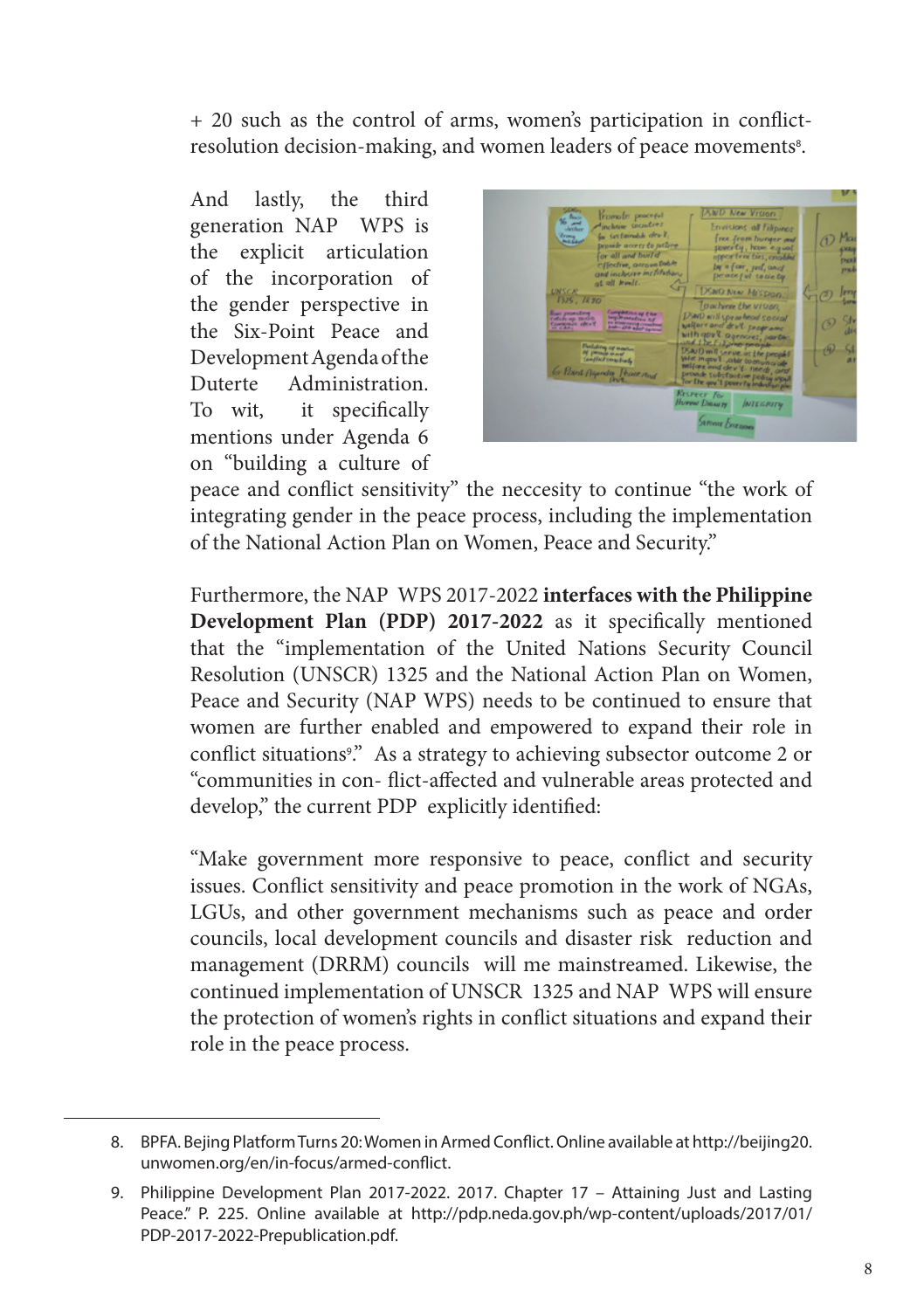Programs and initiatives of governments on various peace concerns resulting from internal armed conflict will be harmonized. These include the protection and promotion of the interests of vulnerable groups (i.e. women, indigenous peoples, children, elderly, internally displaced persons, persons



with disabilities, former combatants) in situations of armed conflict, observance of human rights and international humanitarian law, and the conduct of interfaith and intercultural dialogue. Efforts will be undertaken in addressing humanitarian concerns resulting from internal armed conflict, through the integration of DRRM into the peace process in line with RA 10121 or the National Disaster Risk Reduction and Management Act<sup>10</sup>."

To a certain extent, the PDP reflects the language of Sustainable Development Goal (SDG) 16 which states the need to "promote peaceful and inclusive societies for sustainable development, provide access to justice for all, and build effective, accountable institutions at all levels.11" And the inclusion of women and conscious attention to their experiences and needs are indeed part of this sustainable peace and development nexus.

### **2. Privileging of women's agency**

The NAP WPS 2017-2022 anchors it vision to achieving the expansion of women's role in the various spaces for peace. In this regard, it highlights women's agency --- both as leaders and participants --- in the peace process of the country. It seeks to continue the best practice of women's presence in formal peace tables as well as in other informal spaces (i.e. civil society and grassroots participation). It also aims to support various initiatives where women empower other women, recognize the intersec- tionality of gender, ethnicity, and religion, and build a stronger

<sup>10.</sup> Ibid. Pp. 229-230.

<sup>11.</sup> Sustainable Development Goal (SDG) 16. Online available at http://www.un.org/ sustainabledevelopment/wp-content/uploads/2017/01/16-00055p\_Why\_it\_Matters\_ Goal16 Peace new text Oct26.pdf.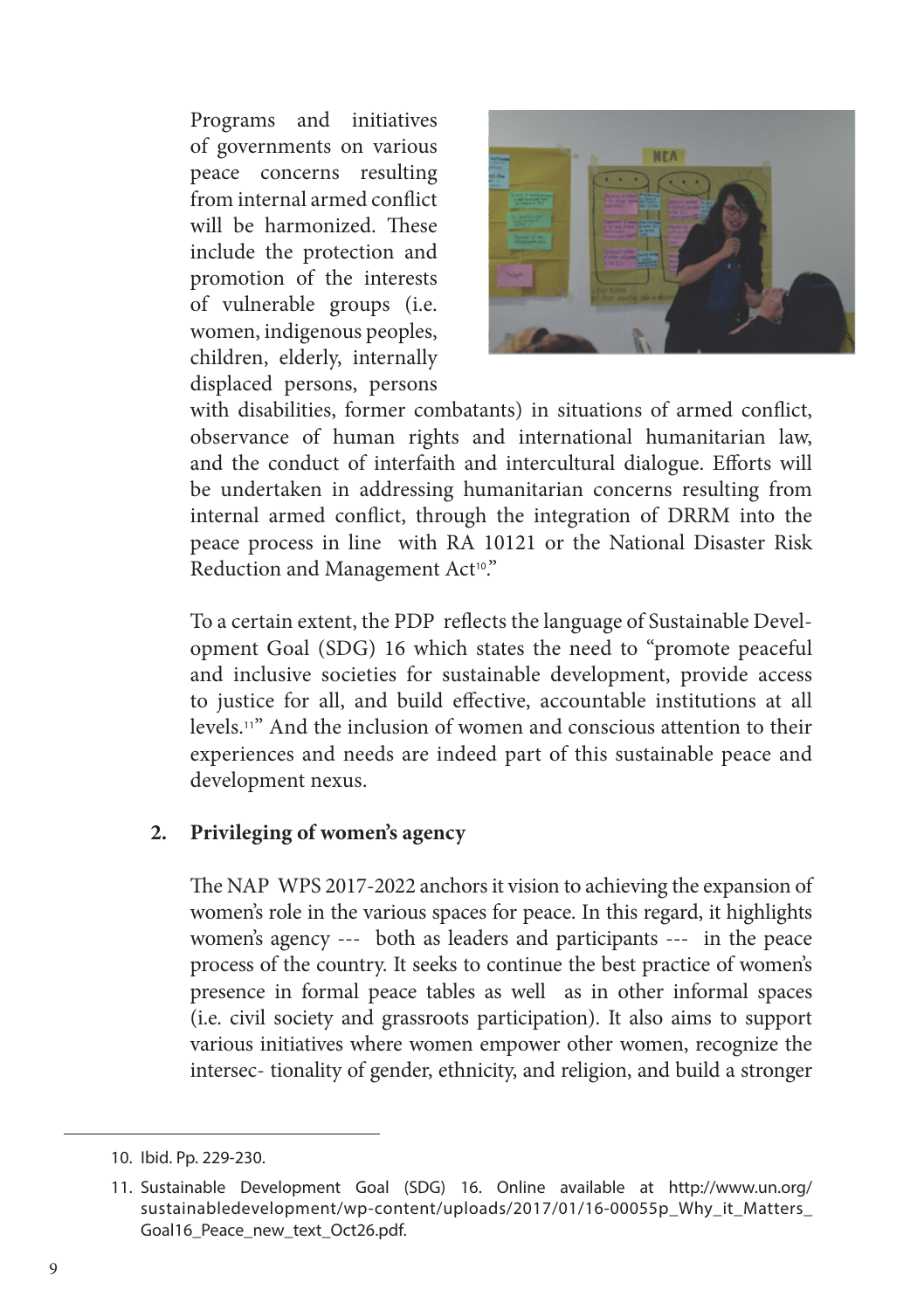constituency for peace and conflict transformation where women are involved in the front, back, and center of the process. Additionally, it also pays attention to women's empowerment in light of their economic rights.

Furthermore, the NAP WPS advances stronger Action Points and more definitive strategies for women in the security sector. This means that the focus is not only that of increasing women's participation but aiming for building a more responsive institutional environment that will open spaces for them as leaders and decision-makers.

# **3. Strengthening of coordinative mechanisms on the protection of women**

In as much as there is the highlighting of women's agency in the third generation NAP, the reality of women's vulnerability in situations of various conflict situations (i.e. vertical and horizontal) still remain. For example, women and girls, particularly those from IDP camps, fall victims to a myriad of sexual and gender-based violence SBBV (i.e. trafficking, rape, domestic violence). Violence against women (VAW) in this sense can be both direct or an indirect result of the conflict situation. Beyond women's physical insecurity, they also have to contend with economic, social, and political insecurity. In this regard, the NAP WPS 2017-2022 aims to strengthen the coordination and harmonization of protection and rehabilitation initiatives for women and girls in various situations of emergencies, including conflict-affected/vulnerable communities in disaster situations.

Secondly, the new NAP WPS also acknowledges the vulnerability of women from frontline agencies that respond to various emergency situations. In this regard, it proposes the inclusion of protection protocols for these women.

# **4. Multi-level implementation and monitoring and evaluation**

The third generation NAP WPS calls for the multi-level implementation of WPS, including that of having Regional Action Plans for the Autonomous Region in Muslim Mindanao (ARMM) and the Cordillera. This idea goes beyond the practice of localization and priveleges instead the notion of 'domesticating' WPS. Thus, instead of a 'top-down' vertical implementation of a national plan at the local level, the strategy is that of these plans reflecting the unique context of WPS in the regions,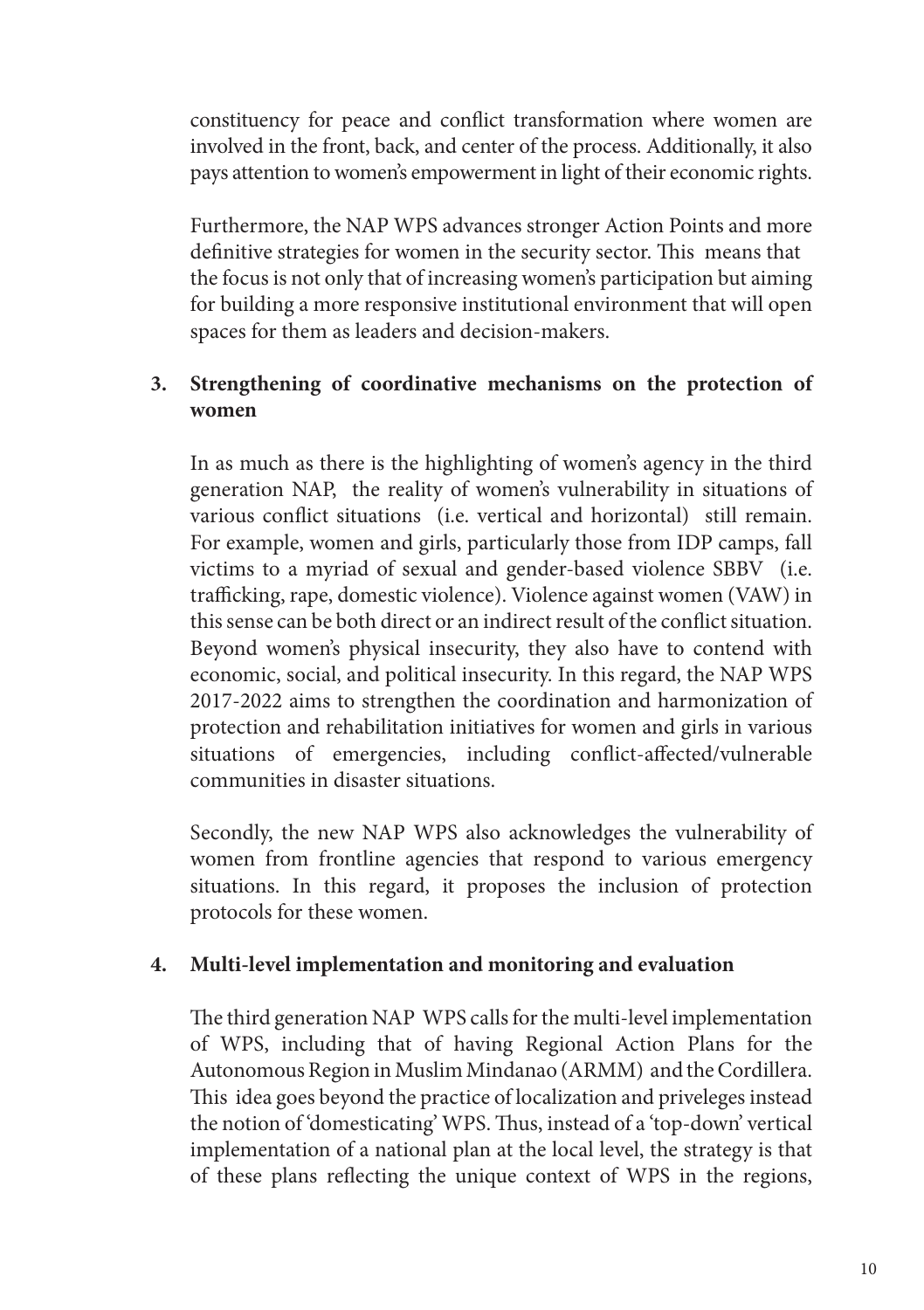provinces, or cities/municipalities. This will also ensure that the process of crafting these Action Plans at these levels would be more inclusive and reflective of the needs, aspirations, and contributions of women.

And lastly, at the NGA level, the new NAP aims to develop more comprehensive strategies at mainstreaming and monitoring and evaluating its implementation.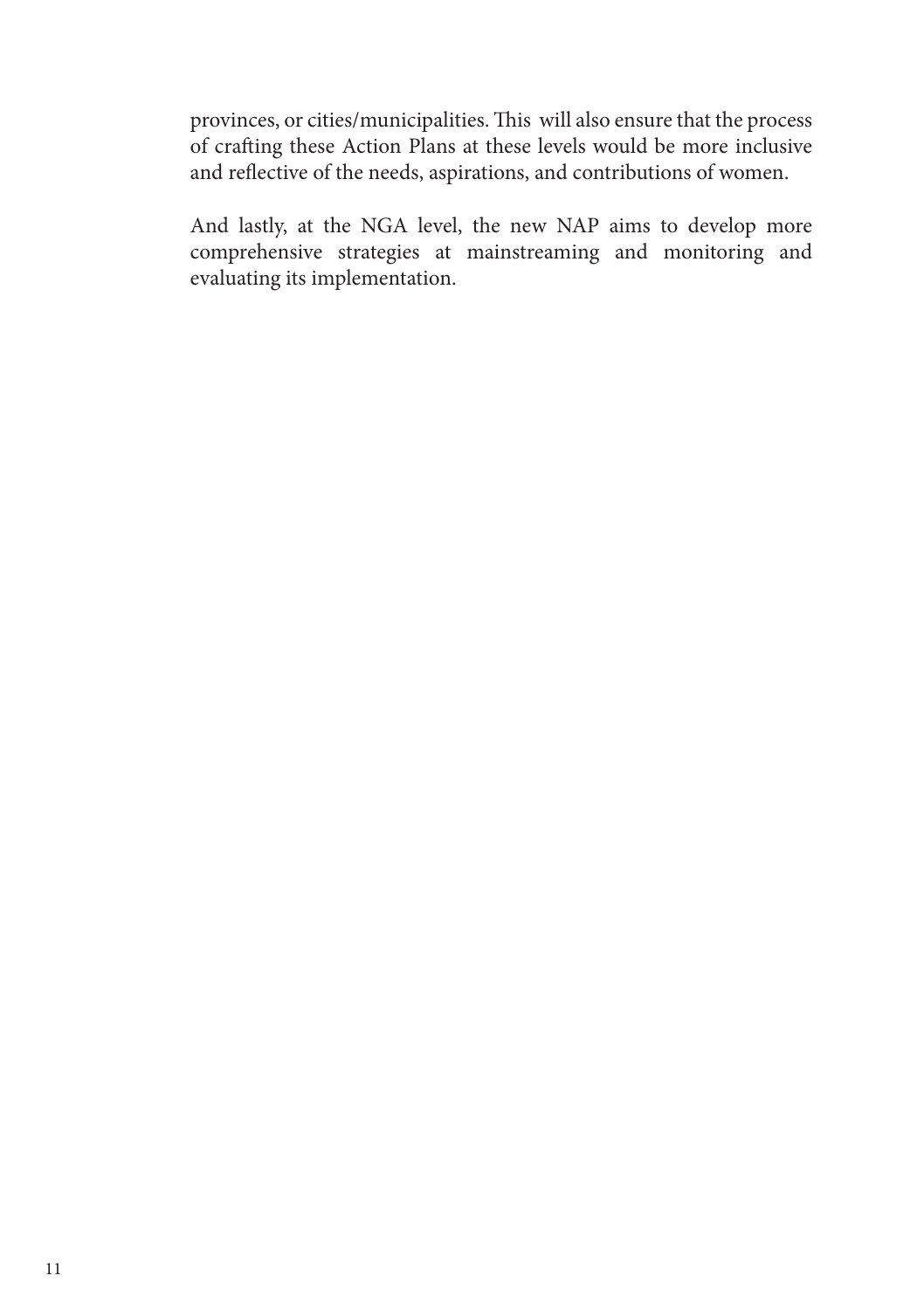# **II. THE PHILIPPINE NATIONAL ACTION PLAN ON WOMEN, PEACE AND SECURITY (NAP WPS) 2017-2022**

**IMPACT STATEMENT:** Contributed to the expansion of women's role in the peace process and conflict transformation and to the protection of their human rights in conflict situations

# **Substantive Pillar 1: Empowerment and Participation**

**OUTCOME STATEMENT:** Women and girls, through meaningful participation and leadership, are active change agents in conflict transformation and post-conflict development.

**OVERALL STRATEGY:** Application of the gender approach in all procedures and mechanisms of the peace process, including



post-reconstruction that seeks to address gender inequalities in the politicoeconomic lives of women as well as institutional reforms in the security sector to improve the status of women.

**Action Point 1:** Gender perspective integrated in Track 1/formal peace process.

- 1.1 Women occupy leadership positions in peace panels, peace agreement implementation, and other peace mechanisms.
- 1.2 Gender and women's political and economic empowerment provisions are explicitly included in peace agreements, blue prints, and mechanisms for implementation.
- 1.3 The NSC WPS serving as the advisory body to oversee the integration of gender in the peace negotiations, agreements, blueprints and mechanisms for implementation.

**Action Point 2:** Women's participation and leadership in Tracks 2 and 3 peace process.

2.1 Peace process supported by civil society and grassroots women's constituency.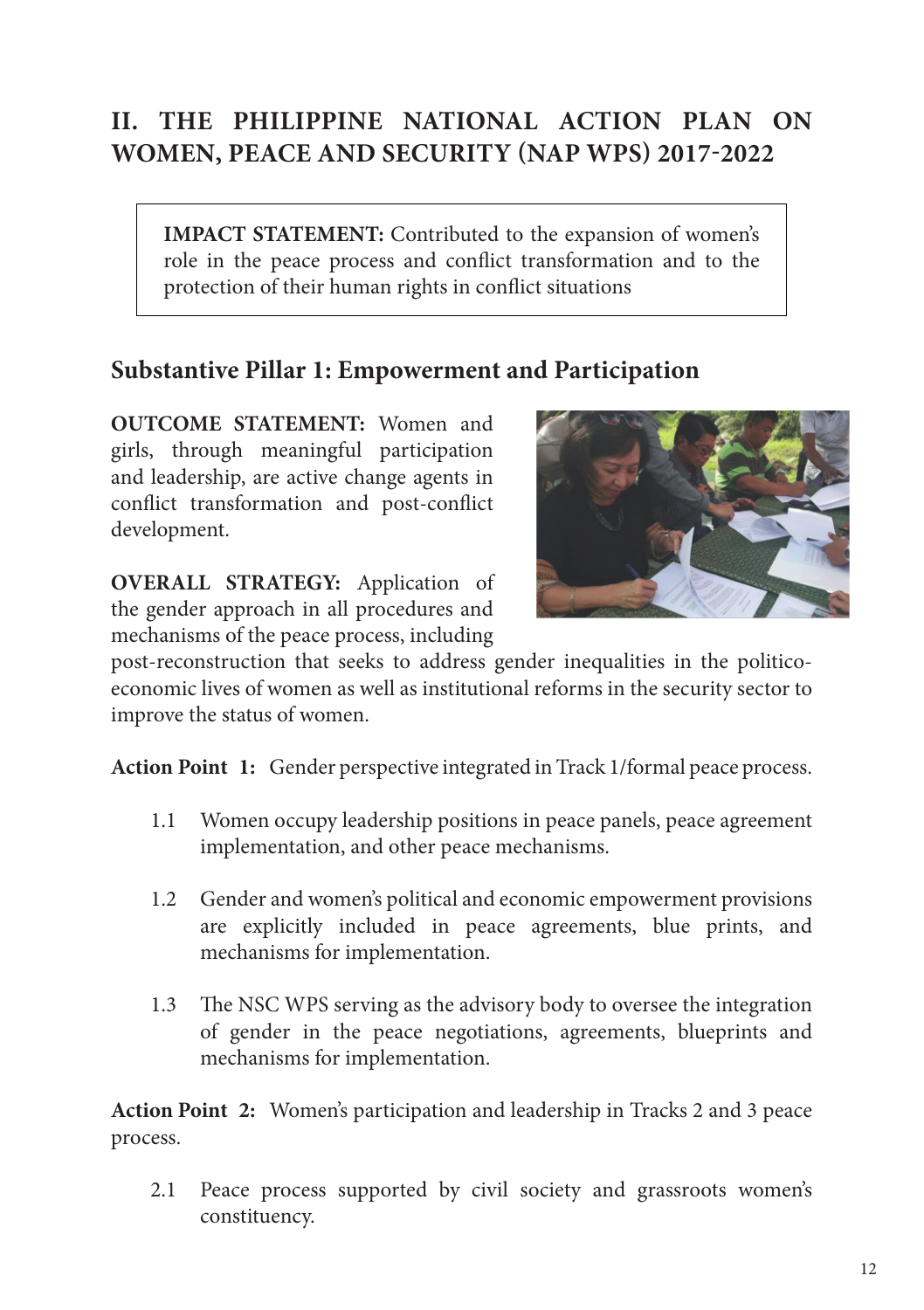2.2 Women from conflict-affected/vulnerable communities capacitated on peace, human rights, governance, and economic empowerment.

**Action Point 3:** Actively engaged with peace, human rights, and women CSOs and grassroots women.

- 3.1 Awareness raising initiatives of CSOs with regard to women, peace and security (WPS), CEDAW General Recommendation 30, NAP WPS, Magna Carta of Women (specific to armed conflict and peace and economic and political empowerment in post-conflict reconstruction supported.
- 3.2 Practice of regular dialogue, consultation with, and feedback from CSOs and grassroots women institutionalized.

**Action Point 4:** Addressed gender inequality in productive and reproductive labor as well as in land and property rights to enable women to actively participate during post-conflict reconstruction.

- 4.1 Supported grassroots women's economic empowerment initiatives.
- 4.2 Awareness raising on women's economic rights conducted at the grassroots level.

**Action Point 5:** Improved the role and status of women in the security sector.

- 5.1 Policy and comprehensive programmatic design formulated for the recruitment, training, deployment, and career-pathing of women in the military and the police.
- 5.2 Enabling institutional mechanisms for the strategic maximization of women's contribution in the security sector created.
- 5.3 Increased the number of women in decision-making positions in the military and the police
- 5.4 Increased the number of women in leadership positions specific to in civil-military operations (CMO) and community-police relations (CPR).
- 5.5 Increased number of women participating in international committees and inter-state initiatives (e.g. UN Peacekeeping, ASEANAPOL, INTERPOL etc.) related to gender, conflict-related sexual and genderbased violence (SGBV) and human trafficking, and WPS.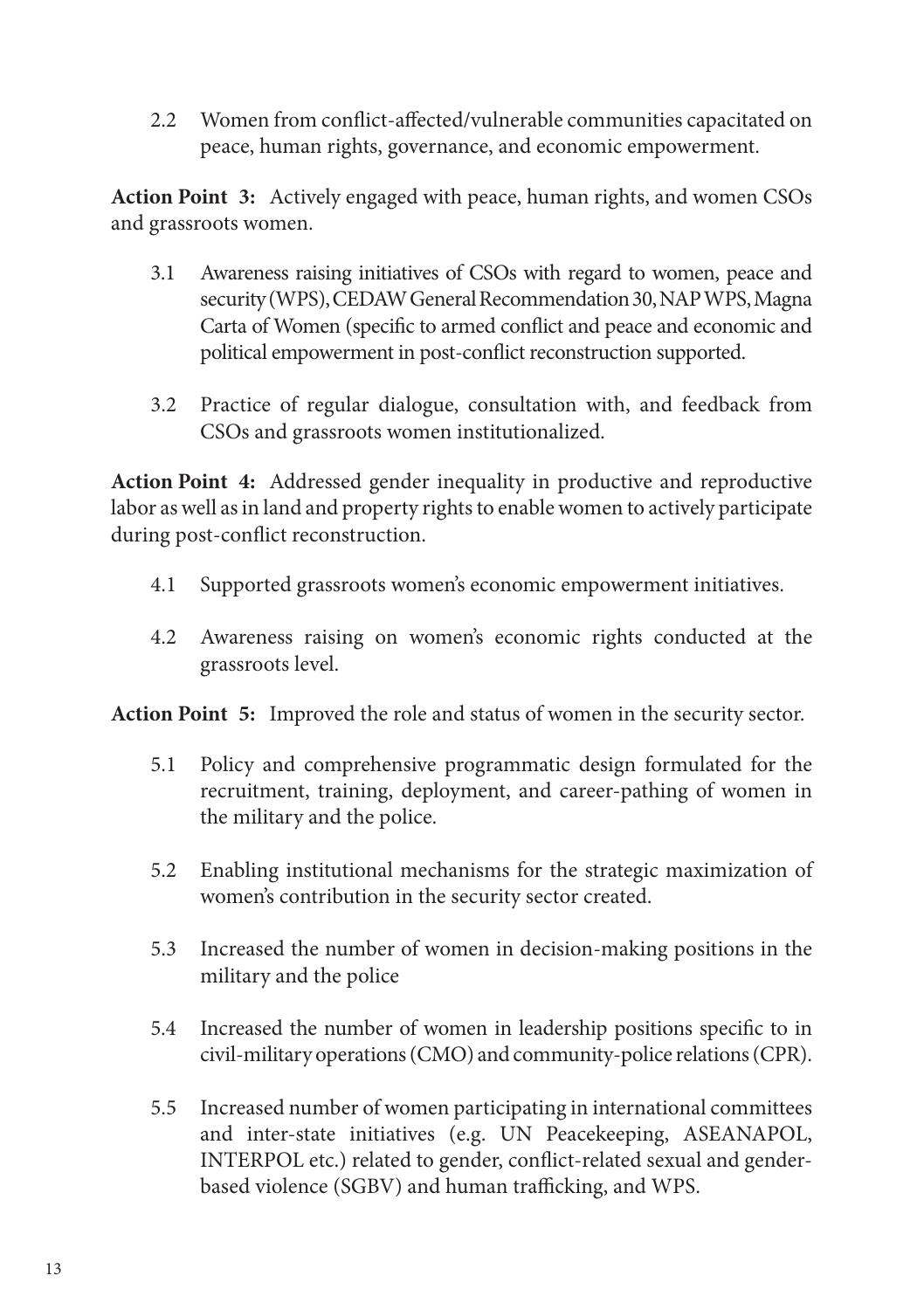# **Substantive Pillar 2: Protection and Prevention**

**OUTCOME STATEMENT:** Human rights of women and girls are protected at all times — before, during, and after various conflict situations — and incidence violence against women (VAW) that violate human rights and international humanitarian law are prevented.

**OVERALL STRATEGY:** Integration of NAP WPS in the framework of disaster and risk reduction and management, particularly, in conflict-affected/prone areas and development of a comprehensive gender and culturally-sensitive inter-agency humanitarian protection and rehabilitation program that specifically highlights the context of various conflict situations and the vulnerabilities of women.



**Action Point 6:** Women and girls affected and displaced by and vulnerable to different forms of conflict (i.e. vertical and horizontal) provided with immediate and sustained protection from violence.

- 6.1 Areas affected and/or prone to conflict situations brought about by insurgency, tribal wars, rido, communal conflict, criminal violence, violent extremism, terrorism, and complex emergencies (i.e. conflictaffected/vulnerable areas prone to natural disasters) and possible vulnerabilities of women in these contexts identified.
- 6.2 Gender and culturally-sensitive quick response (QR) humanitarian relief and assistance for displaced women and girlsstandardized byrelevantfrontlineagencies.
- 6.3 Gender and culturally- sensitive protection/security mechanisms for displaced women and girls, including those staying with relatives and friends, established by relevant frontline agencies.
- 6.4 'Women-child-friendly spaces' (WCFS) in all evacuation areas and internally displaced peoples (IDP) camps established as a standard procedure.
- 6.5 Culturally-sensitive guidelines for responding to conflict-related SGBV (i.e. forms of VAW directly resulting from the situation of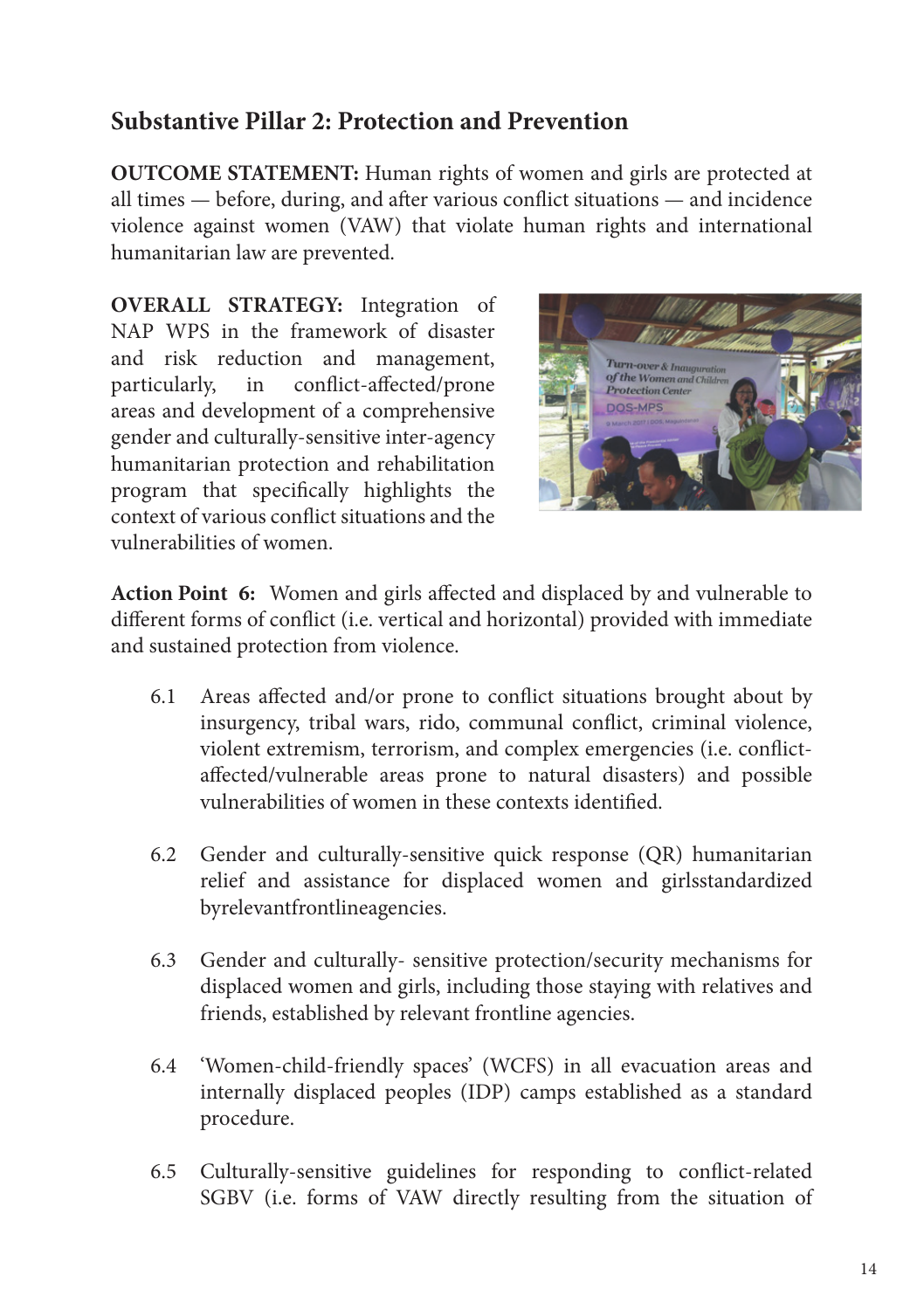conflict such as trafficking, rape, sexual harassment, etc.) developed by relevant NGAs and LGUs.

**Action Point 7:** Women and girls affected and displaced by and vulnerable to different forms of conflict (i.e. vertical and horizontal) have expeditious access to healing and services.

7.1 Comprehensive gender and culturally-sensitive humanitarian rehabilitation and recovery program with particular focus on shelter, health (including psychosocial programs), social health insurance, livelihood, and educational support implemented by relevant agencies.



7.2 Women Peace Centers (WPC) catering to the needs of women and girls from conflict-affected/vulnerable communities are established in various PAMANA Provincial LGUs.

**Action Point 8:** Women and girls who were victims of conflict-related (i.e. vertical and horizontal) violence have access to legal remedies, including transitional and restorative justice.

- 8.1 Immediate and efficient reporting/documentation, investigation, and prosecution of conflict-related VAW, including rape, prostitution, trafficking practiced. As and/or if possible, this shall include data gathering on VAW for on-going conflicts that have been amicably settled at the local levels as well as those resolved through traditional/ customary laws.
- 8.2 Gender and culturally-sensitive legal assistance program are provided for women and girls who experienced conflict-related VAW.
- 8.3 Inclusion of gender and transitional justice in negotiated peace agreements as well as in mechanisms relevant to the implementation of closure agreements.
- 8.4 Implementation of the gender-specific recommendations of the Transitional Justice and Reconciliation Commission (TJRC) on the Bangsamoro, particularly, those related to emblematic mass atrocity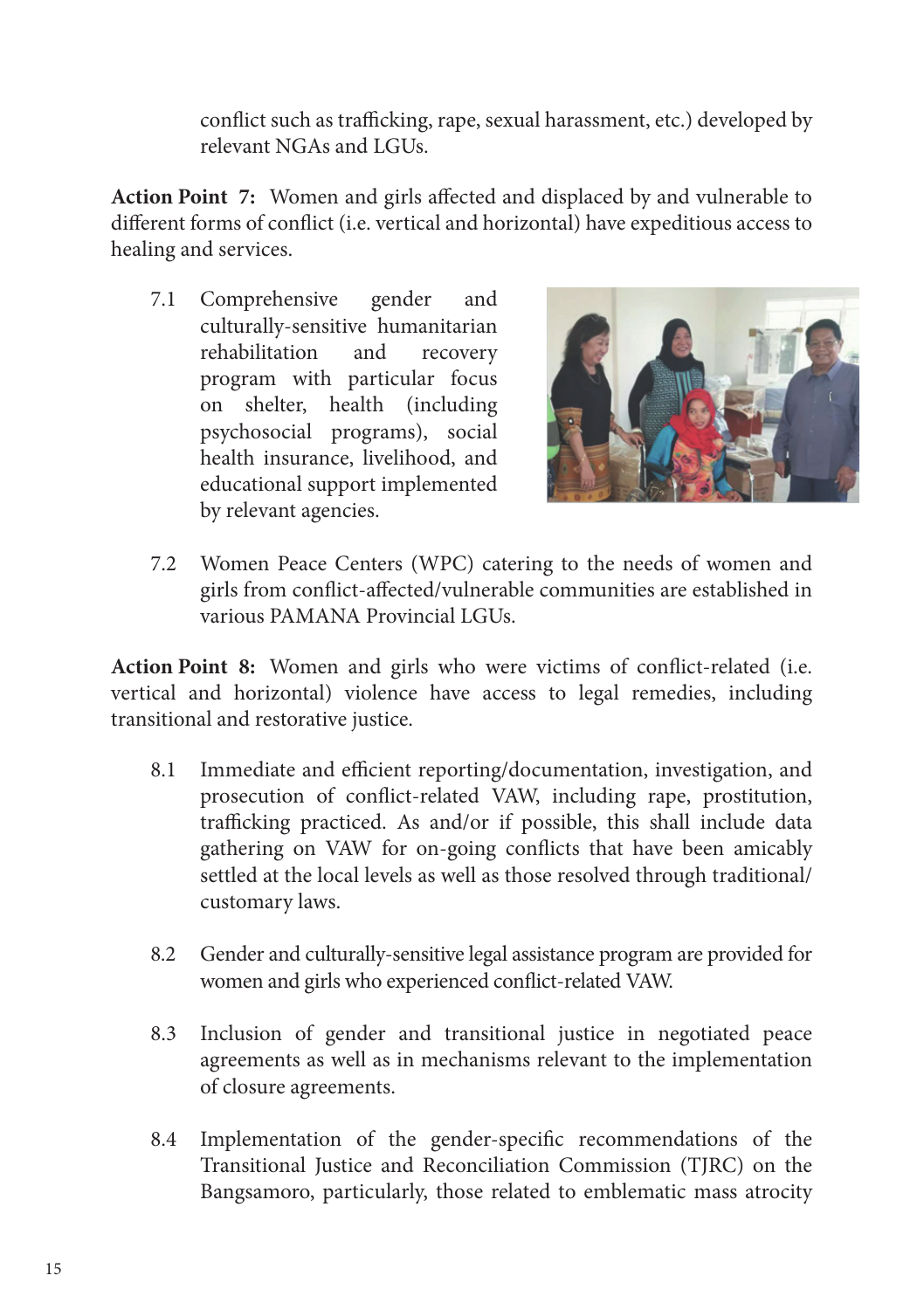crimes committed against Moro and indigenous women and those pertaining to reparation and land rights.

8.5 Appropriate gender-sensitive protocols in handling of captured, arrested, and surrendered women rebels and political detainees drafted

**Action Point 9:** Women from frontline agencies deployed in conflict-affected/ prone areas as well as situations of complex emergencies have access to security and protection.

9.1 Deployment protocols and coordinating mechanism to ensure the physical security of women from frontline agencies developed.

**Action Point 10:**Preventive mechanisms and early warning systems in place for women and girls to avert conflict-related violence.

- 10.1 Initiatives on gender, peace, security, and human rights aimed at building an enabling environment for peace through formal, nonformal,indigenous/cultural education supported.
- 10.2 Capacities of women on community-based early warning protocols and monitoring at the grassroots level developed.
- 10.3 Initiatives to address the proliferation of small arms and light weapons, including in the context of peace agreements (i.e. normalization; end of hostilities, disposition of firearms, disarmament, demobilization, and reintegration) are strengthened.

**Action Point 11:**Women and girls as former rebels and/or as members of former combatant families benefiting from reintegration, rehabilitation, and normalization programs.

11.1 Former rebel women and girls as female combatants and women and girls as members of former rebel families accessing shelter, health, social health insurance, livelihood, and educational support.

**Action Point 12:** Needs of children born from conflict-related rape are addressed.

12.1 Documentation, protection, and provision for psychosocial support, healing and development programs and access to justice for children born of conflict-related rape.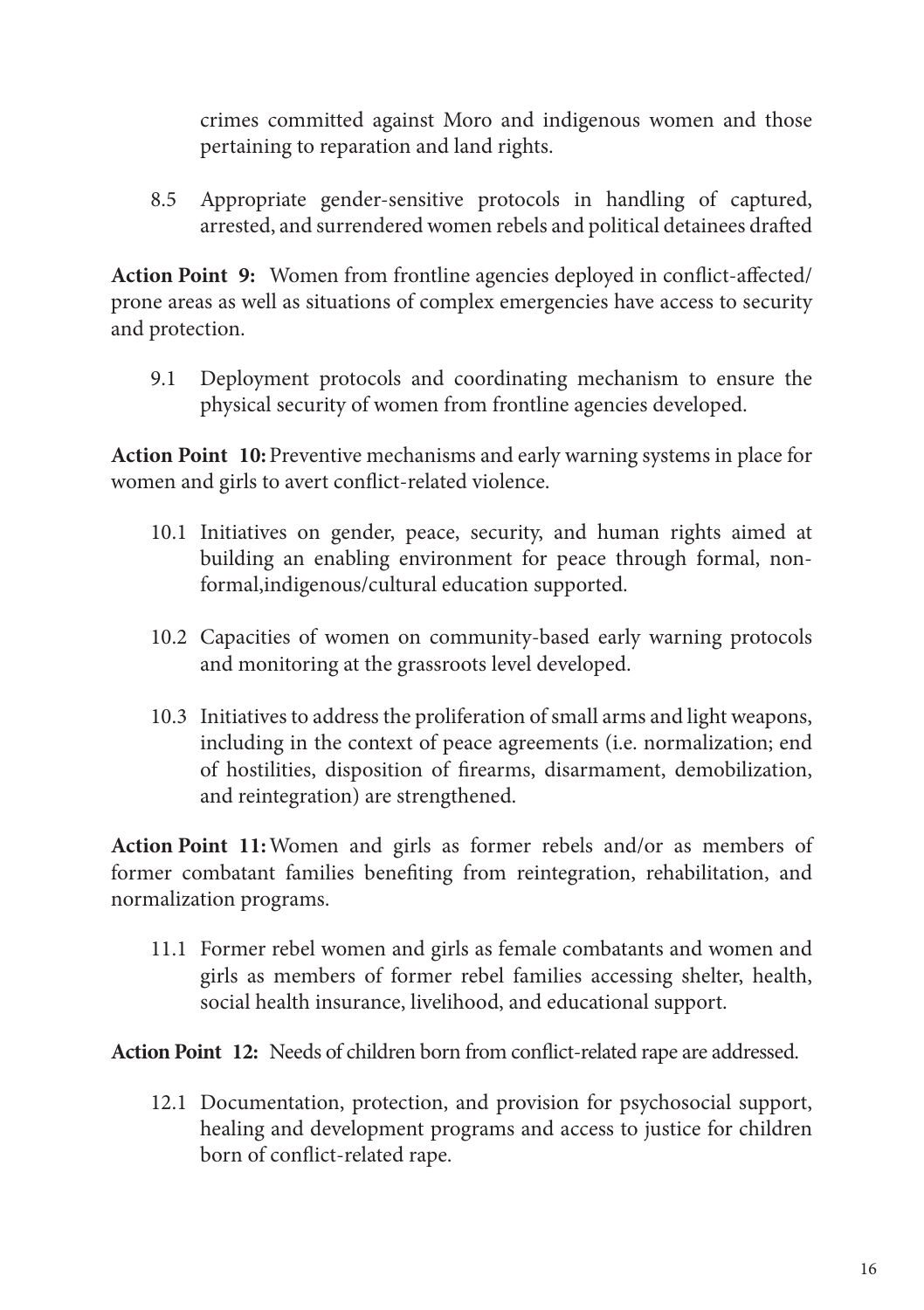# **Support Pillar 3: Promotion and Mainstreaming**

**OUTCOME STATEMENT:** Gender perspective mainstreamed in all initiatives geared toward conflict prevention and resolution as well as peace building and conflict transformation.

**OVERALL STRATEGY:** Full implementation of NAP WPS in all relevant mechanisms at the national and local levels (i.e. GPBs, GAD ARs, national and subnational peace and order/development/natural disaster councils); formulation and/or review of policies and action plans by all implementing NGAs, LGUs, and inter-agency bodies; and development of comprehensive capacity development programs on relevant WPS topics.

**Action Point 13:** Sustained awareness and understanding of duty bearers on NAP WPS through its integration in the GAD Framework.

- 13.1 Evidence-informed development and implementation of a policy mandate and mechanism on NAP WPS within the various agencies' gender mainstreaming initiatives.
- 13.2 Development and implementation of individual agency NAP WPS policy and programs within their respective GPBs.
- 13.3 Continuous and progressive capacity development programs, particularly, those specific to WPS, CEDAW General Recommendation 30, NAP WPS, Magna Carta of Women (i.e. relevant provisions on armed conflict and peace), economic and political empowerment of women in post-conflict reconstruction, and gender and transitional justice.
- 13.4 Establishment of WPS Resource Pool (i.e. group of trainers within the organization as well as a group of inter-agency trainers)
- 13.5 Capacitation of all GAD Focal Persons on NAP WPS.

**Action Point 14:**Mainstreaming of NAP WPS in existing relevant national and local mechanisms.

- 14.1 Institutionalization of the inclusion of NAP WPS in GPBs and GAD ARs.
- 14.2 Agency policy and programmatic review and enhancement.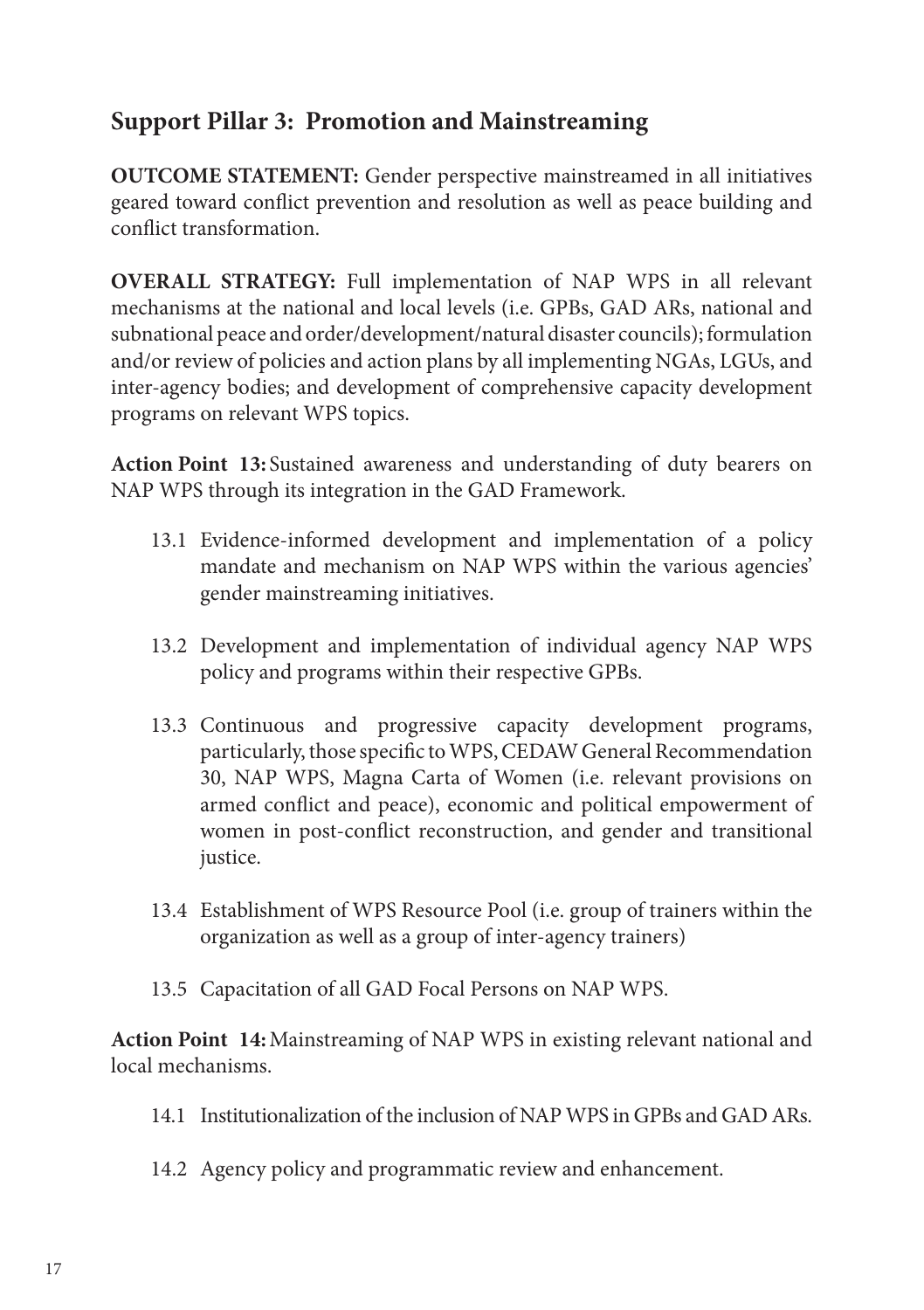- 14.3 Sub-national (i.e. regional, provincial, municipal/city, and barangay) Peace and Order Councils (POCs) involved in the implementation of NAP WPS.
- 14.4 Integration of NAP WPS framework in humanitarian/natural disaster and complex emergency plans.
- 14.5 Integration of NAP WPS framework in humanitarian/natural disaster and complex emergency plans.

**Action Point 15:**Engage Executive, Legislative, and Judicial branches of government both at the national and local levels in the implementation of the NAP WPS.

- 15.1 Formulated a specific policy (i.e. EO) on the implementation of the NAP WPS.
- 15.2 Interfaced with House and Senate Committees on Peace on the implementation of the NAP WPS
- 15.3 Capacity development for the Judiciary on women's human rights in vertical and horizontal conflict situations conducted.

**Action Point 16:**Multi-level implementation of WPS.

- 16.1 WPS Action Plans at the level of NGAs (i.e NSC WPS and relevant PAMANA implementing agencies) created.
- 16.2 Regional, provincial, and local Action Plans on WPS that shall reflect the unique peace and security context, concerns, and contributions of women (e.g. ARMM RAP WPS) drafted.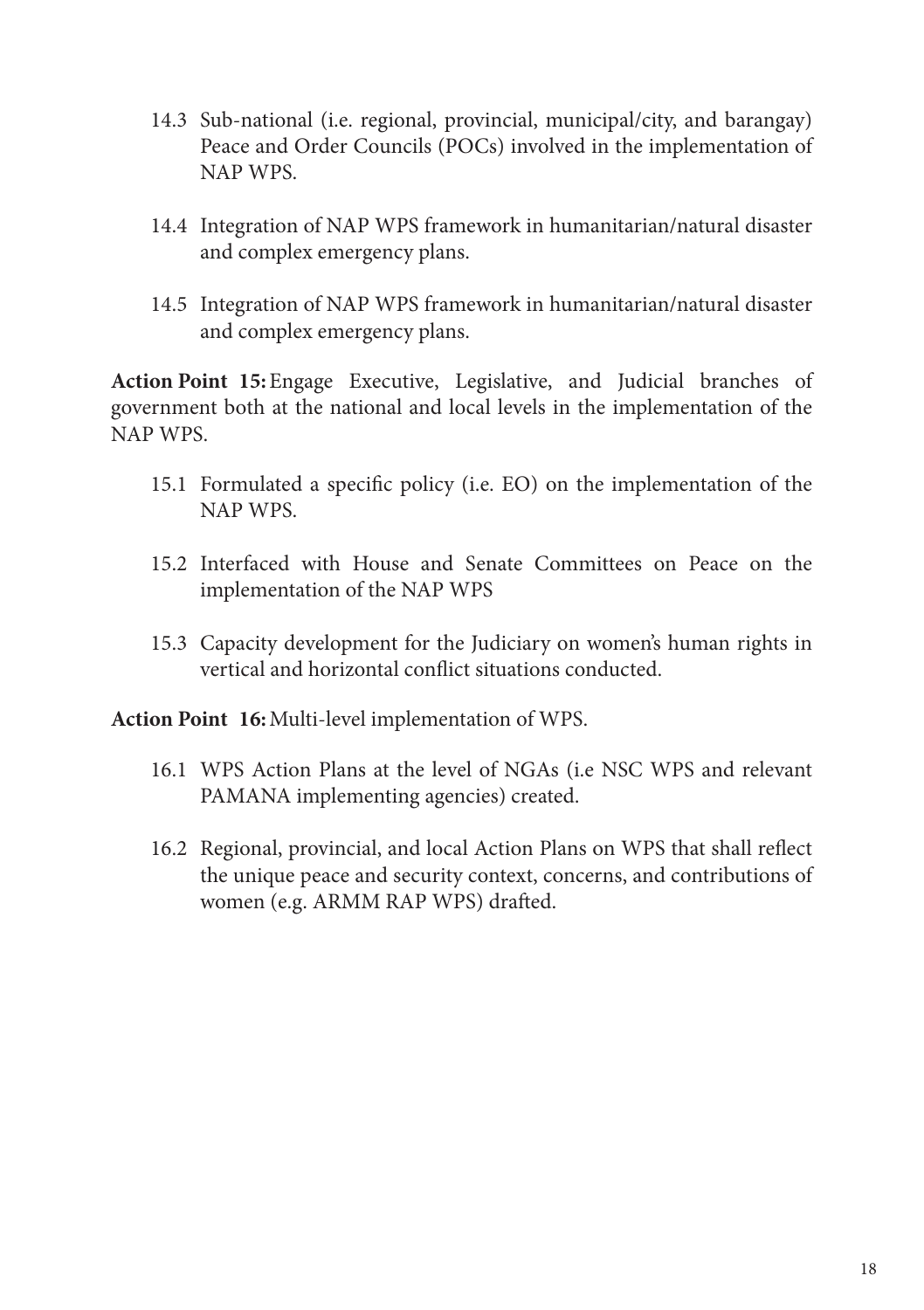# **Support Pillar 4: Monitoring and Evaluation**

**OUTCOME STATEMENT:** Ensure the accountability in implementing women, peace and security interventions through the development of a comprehensive system to document, monitor, evaluate, and report the implementation of the NAP WPS using evidence-informed tools and enabling mechanisms.

**OVERALL STRATEGY:** Development of specific NAP WPS monitoring and evaluation (M & E).

**Action Point 17:**Institutionalization of a comprehensive and systematic M & E mechanism for NAP WPS.

- 17.1 Sex-and-conflict disaggregation of data practiced by relevant agencies.
- 17.2 Existing M&E mechanisms harmonized.
- 17.3 Creation of a NAP WPS data base
- 17.4 Inter-link Country Reports on CEDAW, BPFA, WPS, SDG 16 specific to women in conflict-situations and peacebuilding, peacekeeping, and peacemaking as well as conflict prevention, resolutions, and transformation.
- 17.5 Institutionalization of regular reporting (i.e. issuance of semi-annual progress reports) internally to the NSC WPS and externally to other publics (i.e. House and Senate Committees on Peace, civil society forum).
- 17.6 Report on Overseas Development Assistance (ODA) support for NAP WPS initiatives.

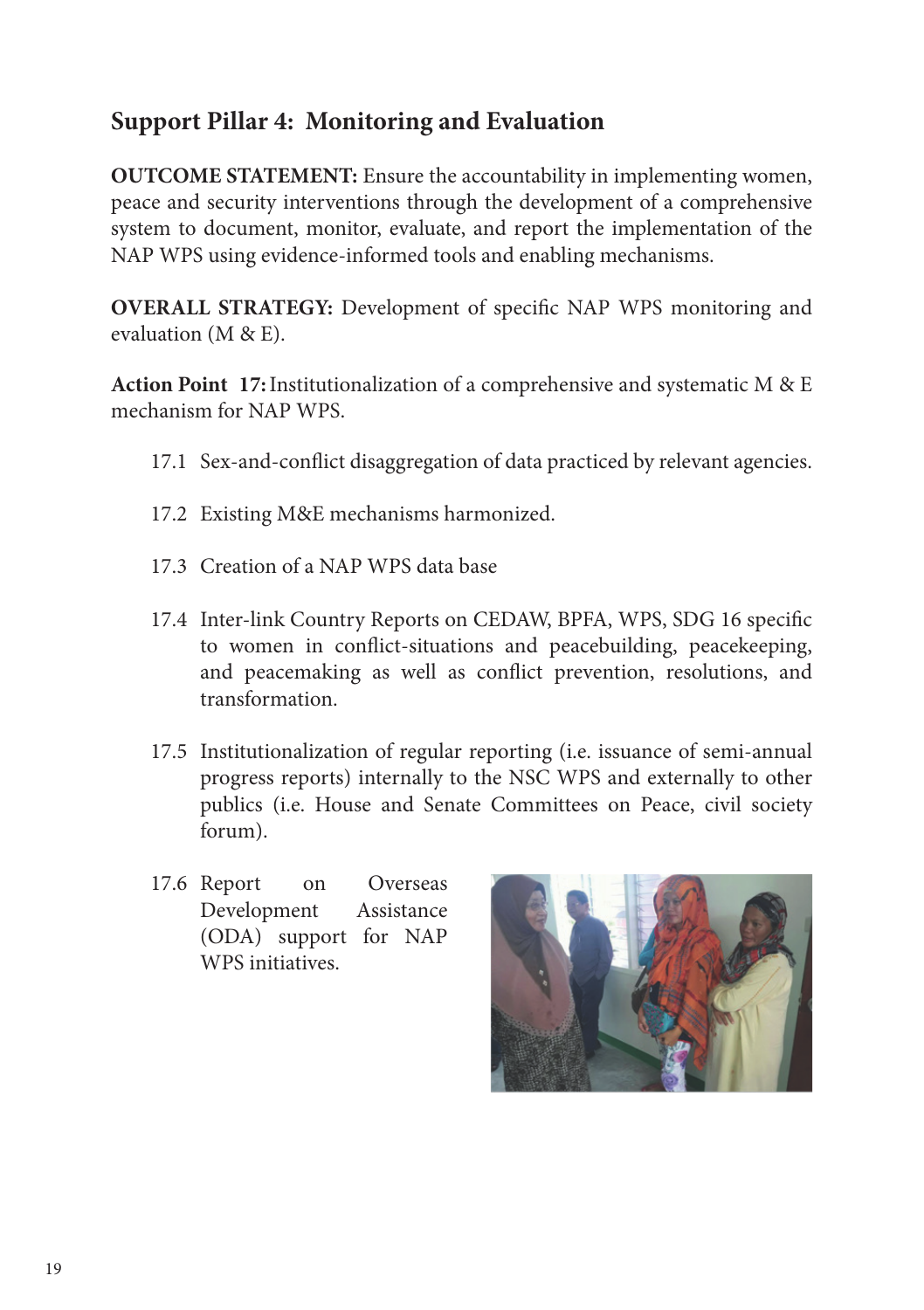# **NAP WPS 2017-2022 FRAMEWORK**

#### **IMPACT:**

Contributed to the expansion of women's role in the peace process and conflict transformation and to the protection of their human rights in conflict situations.

**SUBSTANTIVE PILLAR 1:**  *EMPOWERMENT AND PARTICIPATION* Women and girls, through meaningful participation and leadership, are active change agents in conflict transformation and post-conflict development.

NATIONAL ACTION PLAN on WOMEN, PEACE and **SECURITY** 

2017-2022



### **SUBSTANTIVE PILLAR 2:**  *PROTECTION AND PREVENTION*

Human rights of women and girls are protected at all times — before, during, and after various conflict situations — and incidence violence against women (VAW)that violate human rights and international humanitarian law are prevented.

#### **SUPPORT PILLAR 3:** *PROMOTION AND MAINSTREAMING*

Gender perspective in all initiatives geared towards conflict prevention and resolution as well as peacebuilding and conflict transformation

#### **SUPPORT PILLAR 4:** *MONITORING AND EVALUATION*

Ensure the accountability in implementing women, peace, and security interventions through the development of a comprehensive system to document, monitor, evaluate, and report the implementation of the NAPWPS using evidence-informed tools and enabling mechanisms.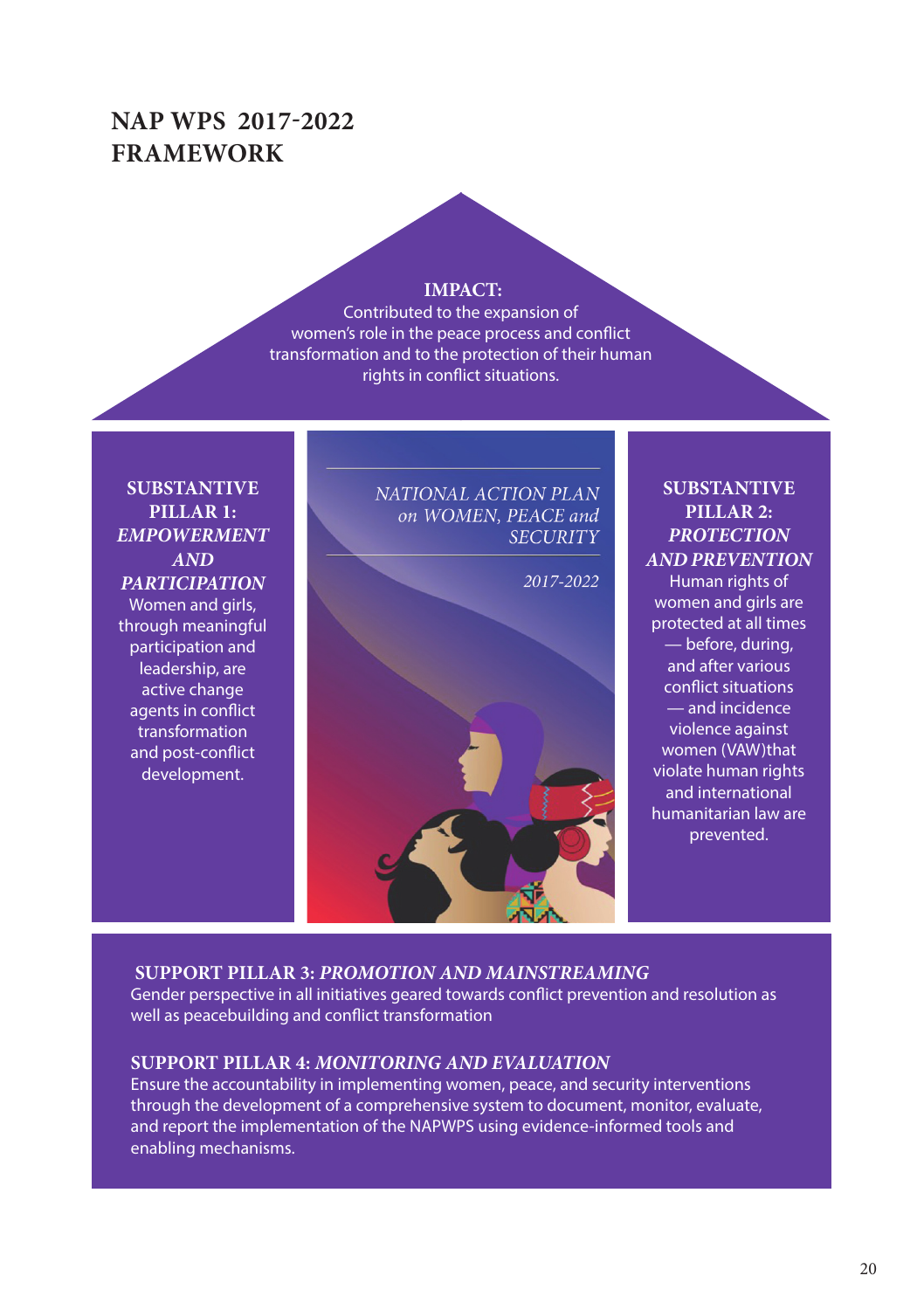# **NATIONAL STEERING COMMITTEE ON WOMEN, PEACE AND SECURITY MEMBERS**

#### **Chair:**

Office of the Presidential Adviser on the Peace Process (OPAPP)

#### **Co-Chair:**

Philippine Commission on Women (PCW)

#### **Executive Committee Members:**

Department of National Defense (DND) Department of Interior and Local Government (DILG) Department of Social Welfare and Development (DSWD) Department of Justice (DOJ) Department of Foreign Affairs (DFA) National Commission for Muslim Filipinos (NCMF) National Commission on Indigenous Peoples (NCIP) National Economic Development Authority (NEDA) Department of Budget and Management (DBM)

#### **Technical Working Group Members:**

Department of Education (DepEd) Department of Health (DOH) Commission on Higher Education (CHEd) Philippine National Police (PNP) Armed Forces of the Philippines (AFP) Department of Agrarian Reform (DAR) Department of Agriculture (DA) Technical Education and Skills Development Authority (TESDA) Philippine Health Insurance Corporation (PHIC) National Electrification Administration (NEA)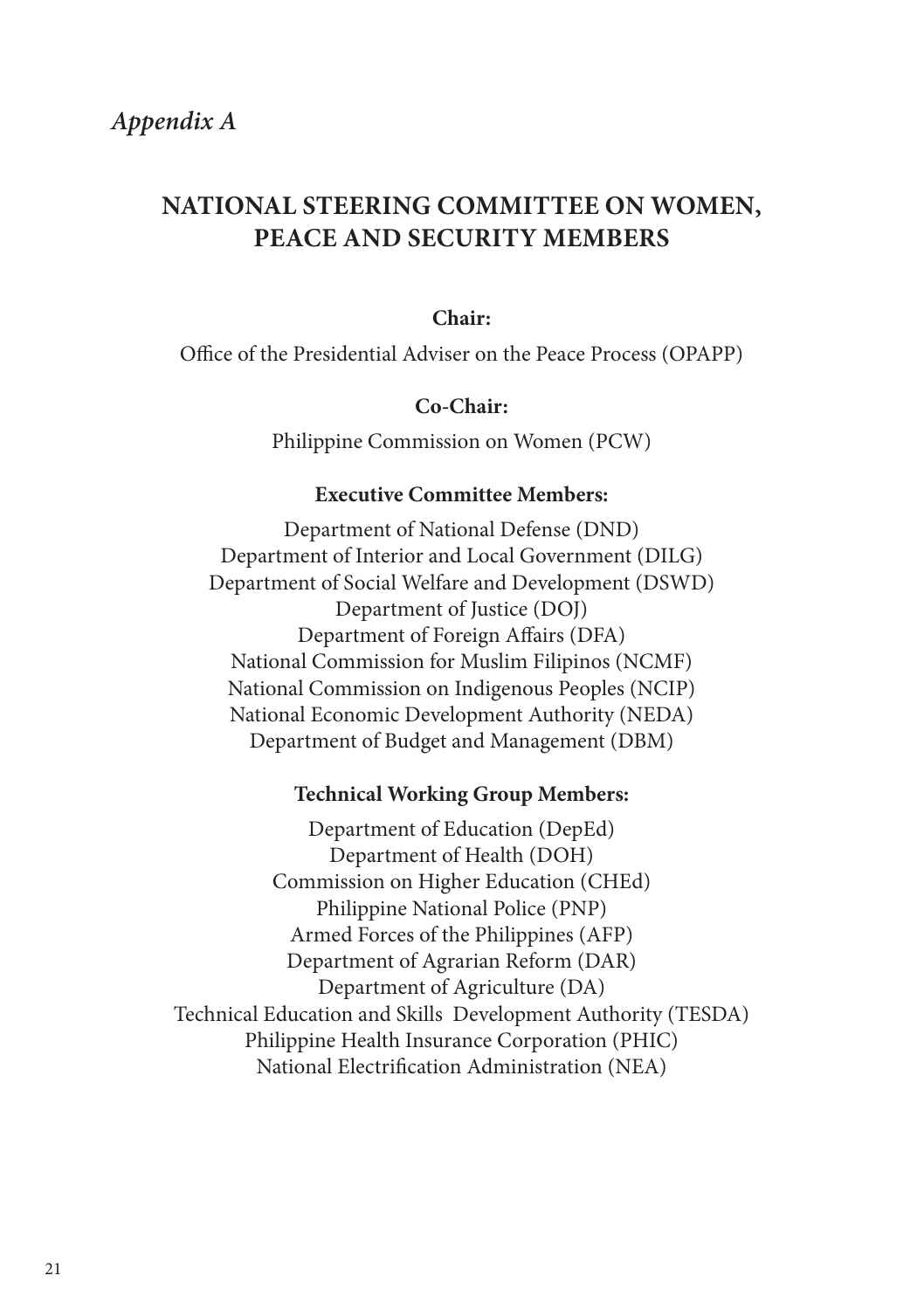# *Appendix B*

# **DIRECTORY**

#### **Office of the Presidential Adviser on the Peace Process**

Agustin 1 Bldg, F. Ortigas Jr. Rd, Ortigas Center, Pasig City Trunkline: 636-0701

### **Philippine Commission on Women**

1145 J.P. Laurel St. San Miguel, Manila Trunkline: 736-5249 / 736-7712

#### **Department of Social Welfare and Development**

Batasan Complex, Constitution Hills, Quezon City Trunkline: 931-8101

#### **Department of Justice**

Padre Faura St., Ermita, Manila Trunkline: 523-8481

#### **Department of Interior and Local Government**

DILG NAPOLCOM Center EDSA corner Quezon Avenue, Quezon City Trunkline: 441-9100

### **Department of Foreign Affairs**

2330 Roxas Boulevard, Pasay City Trunkline: 834-4000 / 834-3000

#### **Department of Budget and Management**

General Solano St. San Miguel, Manila Trunkline: 791-2000

#### **National Economic and Development Authority**

Escriva Dr, San Antonio, Pasig City Trunkline: 631-0945

#### **National Commission on Muslim Filipinos**

79 Jocfer Annex Building, Commonwealth Avenue, Diliman, Quezon City Trunkline: 656-9890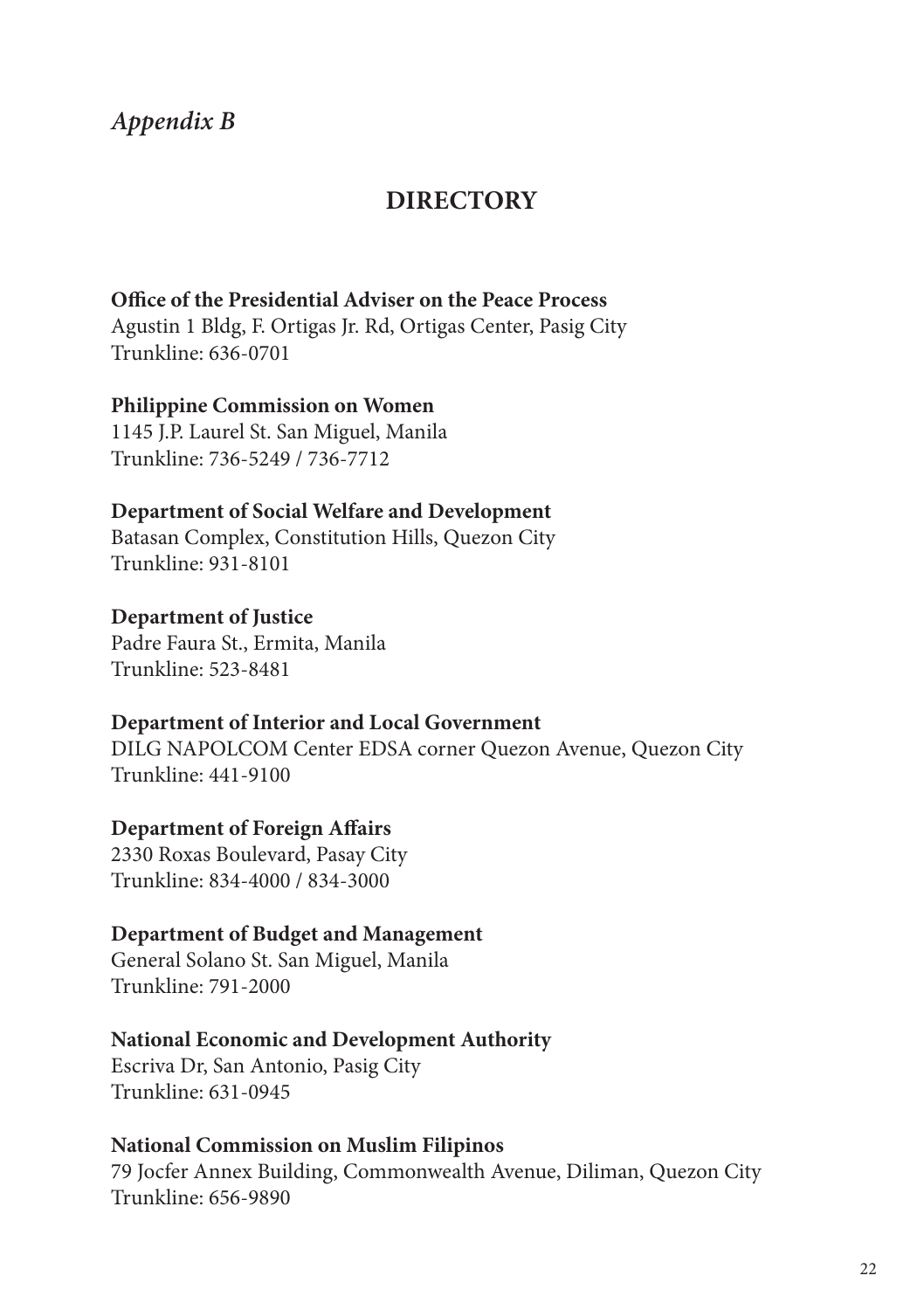### **National Commission on Indigenous People**

2F N. Dela Merced Bldg., cor. West and Quezon Ave., Quezon City Trunkline: 439-1557

### **Department of National Defense**

DND Bldg, Segundo Ave. Camp General Emilio Aguinaldo, Quezon City Trunkline: 911-1651

### **Department of Health**

San Lazaro Compound, Tayuman, Sta. Cruz, Manila Trunkline: 651-7800

### **Department of Education**

DepEd Complex, Meralco Ave., Pasig City Trunkline: 636-1663 / 633-1942

# **Department of Agriculture**

Elliptical Road, Diliman, Quezon City Trunkline: 273-2474 / 928-8756 to 65

# **Commission on Higher Education**

Higher Education Development Center Building, C.P. Garcia Ave, Diliman, Quezon City Trunkline: 441-1260

### **National Electrification Authority**

NIA Road, Government Center, Diliman, Quezon City Trunkline: 929-1909

# **Philippine Health Insurance Corporation**

Citystate Centre, 709 Shaw Blvd, 1603 Pasig City Trunkline: 441-7444

### **Technical Education and Skills Development Authority**

TESDA Complex, East Service Road, South Super Highway, Taguig City Trunkline: 887-7777

# **Philippine National Police**

Camp General Crame, Quezon City Trunkline: 723-0401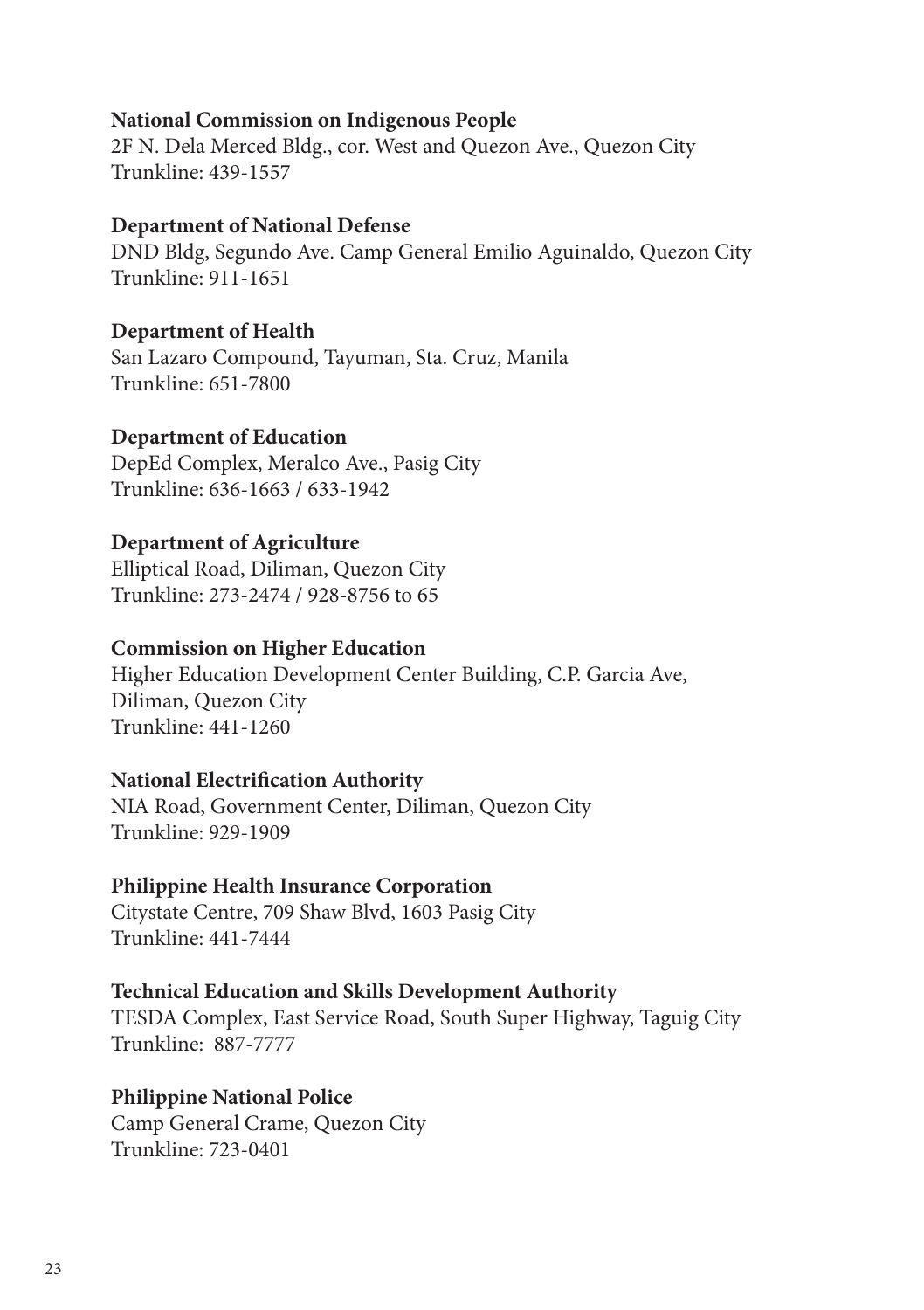# **Armed Forces of the Philippines**

Camp General Aguinaldo, Quezon City Trunkline: 911-6436

# **Department of Agrarian Reform**

Elliptical Road, Diliman, Quezon City Trunkline: 929-3460